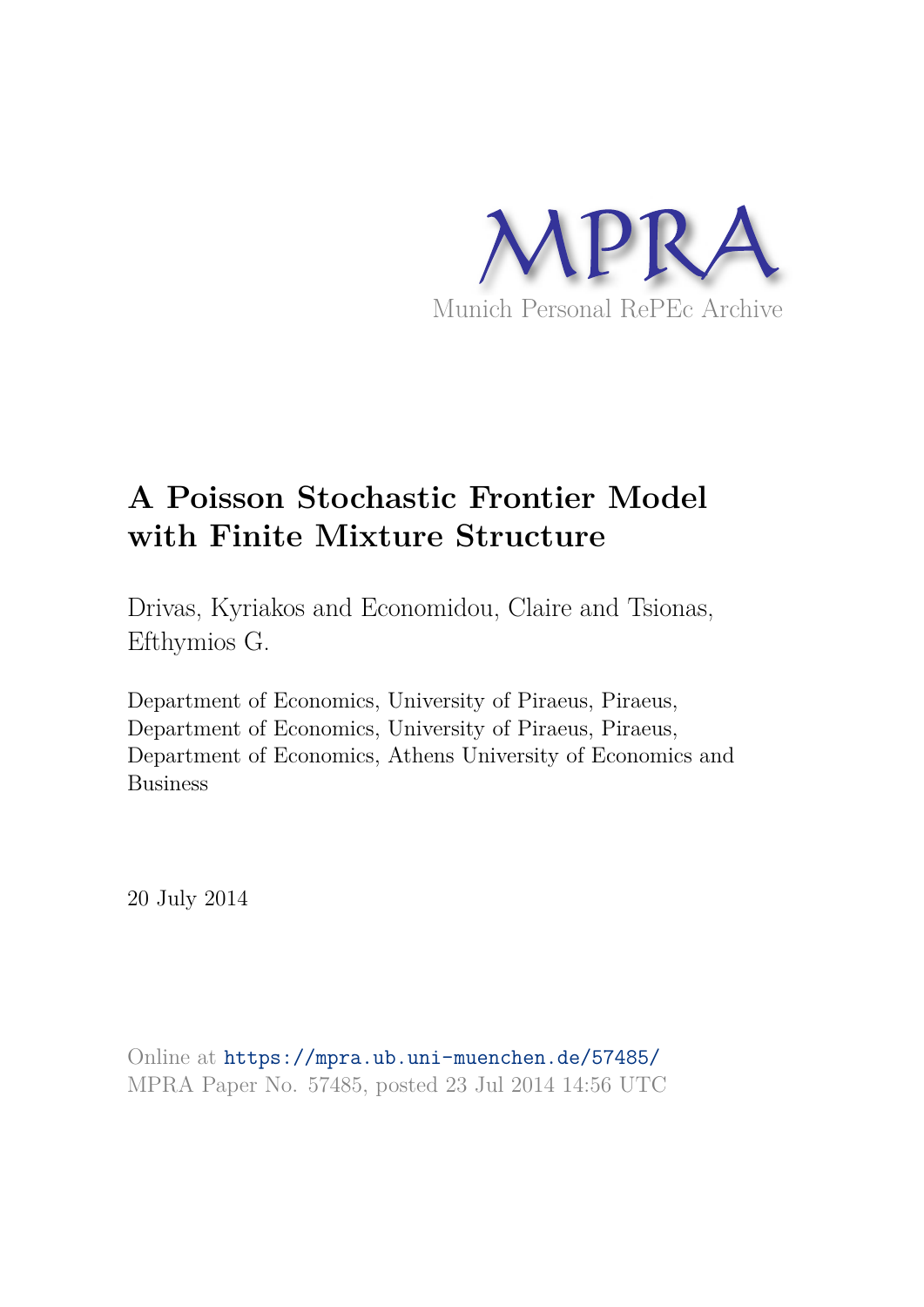# A Poisson Stochastic Frontier Model with Finite Mixture Structure $\hat{X}$

Kyriakos Drivas<sup>a</sup>, Claire Economidou<sup>a,∗</sup>, Efthymios G. Tsionas<sup>b</sup>

*<sup>a</sup>Department of Economics, University of Piraeus, Piraeus 184 35, Greece <sup>b</sup>Department of Economics, Athens University of Economics and Business, Athens 104 34, Greece*

### **Abstract**

Standard stochastic frontier models estimate log-linear specifications of production technology, represented mostly by production, cost, profit, revenue, and distance frontiers. We develop a methodology for stochastic frontier models of count data allowing for technological and inefficiency induced heterogeneity in the data and endogenous regressors. We derive the corresponding log-likelihood function and conditional mean of inefficiency to estimate technology regime-specific inefficiency. We further provide empirical evidence that demonstrates the applicability of the proposed model.

*Keywords:* efficiency, Poisson stochastic frontier, mixture, innovation, states *JEL:* C13, C24, O33, O51

#### **1. Introduction**

Estimation of productive efficiency is performed in the framework of frontier methodologies, which have been now used extensively in economics. Rather than fitting functions that intersect data, frontier methodologies are concerned with the construction of frontiers that envelop the data and the benchmarking of performance of a decision making unit (e.g. country, region, firm) to the best practice, the frontier.<sup>1</sup> Units perform better than others when they use their inputs more optimally than others to produce countable outcome. The most optimal units form the efficient frontier, while less performing are situated below the frontier and their distance from the frontier represents their productive inefficiency.

The stochastic frontier (SF) methodology, in particular, constructs the efficient frontier by estimating the underlying production technology (represented either by production, cost, profit, revenue, or distance functions) across all units in the sample and specifies a two-part error term that accounts for both random error and the degree of technical inefficiency. Since its inception (Aigner et al., 1977; Meeusen and van den Broeck, 1977), the traditional SF model has been modified in many ways to confront various issues. Some recent developments have proposed modifications with respect to the distributional assumptions concerning inefficiency imposed by standard stochastic frontier models to account for perfectly efficient units (Sickles and Qian, 2009; Kumbhakar et al., 2013)<sup>2</sup> Others, have suggested augmentations of the traditional stochastic frontier model with Markov-switching structure (Tsionas and Kumbhakar, 2004) or finite

 $*$ We thank Joanna Pagoni and Zoi Georgiopoulou for excellent research assistance. We also thank Jaap W.B. Bos for useful insights and suggestions. Kyriakos Drivas gratefully acknowledges financial support from the *National Strategic Reference Framework* No: SH1\_4083. The usual disclaimer applies.

<sup>∗</sup>Corresponding author.

*Email addresses:* dribask@unipi.gr (Kyriakos Drivas), economidou@unipi.gr (Claire Economidou), tsionas@aueb.gr (Efthymios G. Tsionas)

 $1$ For comprehensive reviews of frontier methodologies, see, Kumbhakar and Lovell (2000) and Coelli et al. (2005).

<sup>&</sup>lt;sup>2</sup>For example, to account for fully-efficient units, Sickles and Qian (2009) suggest right (upper bound) truncation, whereas Kumbhakar et al. (2013) censoring of the distribution of inefficiency to overcome the typical assumption of continuous distribution of inefficiency imposed by conventional stochastic frontier modeling, and consequently, perfectly efficient units could be deemed inefficient as their full-efficiency probability is zero.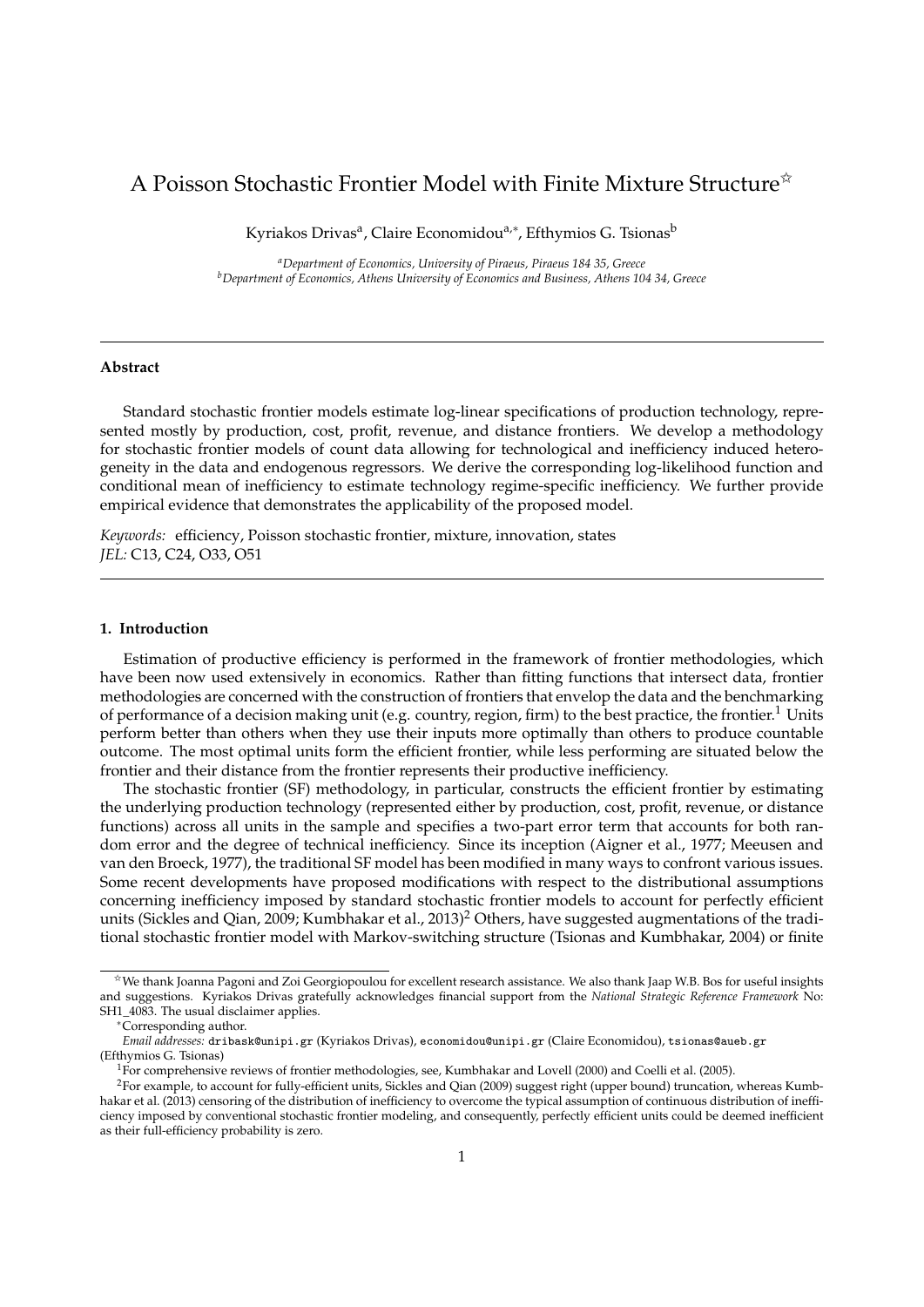mixture (latent class) structure (Greene, 2002a,b, 2005; Orea and Kumbhakar, 2004; Bos et al., 2010a,b) to allow for various degrees of technological and inefficiency induced heterogeneity among units. In all basic or modified versions of the SF, the stochastic frontier is constructed by using continuous data analysis.

In social science literature, however, there are plenty of cases where the dependent variable is a count, taking non-negative integer values. For instance, applications of count data models are widespread in economics in modeling the relationship between number of patents granted and R&D expenditures of firms (Hausman et al., 1984) and in finance in modeling, for example, bank failures (Davutyan, 1989), unpaid installments by creditors of a bank (Dionne et al., 1996), among other applications.

To this date, there were a handful attempts in the literature that developed count data stochastic frontier techniques. The studies of Fè-Rodríguez (2007) are the first attempts in the SF literature to estimate production frontiers and calculate efficiency for discrete conditional distributions when output is an economic bad and the work of Hofler and Scrogin (2008) for economic goods. Both studies, however, lack of generality, as neither of these works can analyze both types of commodities in a single model. A more flexible count data stochastic frontier model that overcomes the restrictions of the past studies is introduced by Fè-Rodríguez and Hofler (2013). The authors evaluate its applicability and estimate a knowledge production function for a number of patents awarded to 70 pharmaceuticals in the US for the year 1976 given their expenditures on R&D. The proposed model, however, does not address dynamics and heterogeneity in the data.

This paper purports to enrich the current menu of approaches within the SF paradigm. Specifically, our contribution lies in introducing stochastic frontier estimation techniques appropriate for count models accounting for potential endogeneity of regressors and technological and efficiency induced heterogeneity in the data. To allow for different technological regimes across units, a finite mixture structure is employed to allocate regime membership. To this end, we develop a Poisson stochastic frontier model for count data augmented with finite mixture structure.

We apply our modeling approach to the economics of innovation and growth to assess the efficiency in the production of innovation. The standard approach in the economics literature, so far, is the use of a knowledge (innovation) production function, where the innovative output, the counts of patents, is produced analogously to the production of real output, employing existed knowledge and human capital allowing no waste in their use. $3$  Only recently, a cognate strand of research employs frontier analyses to the production of innovation (Rousseau and Rousseau, 1997, 1998; Wang, 2007; Wang and Huang, 2007; Cullmann et al., 2012) and, therefore, consider the existence of (in)efficiency.<sup>4</sup> In estimating innovation efficiency, however, these studies have overlooked the "appropriateness" of technology, stressed by recent contributions in the economics literature (Basu and Weil, 1998; Acemoglu and Zilibotti, 2001; Jones, 2005), as economic units choose the best technology available to them, given their input mix. The latter implies the possible existence of multiple technology regimes and not just one, described by a single frontier as it is the case with past innovation efficiency studies.

In this study, we estimate a stochastic frontier of innovation production in a panel of fifty US states over the period 1993-2006 applying novel stochastic frontier techniques for count data in a dynamic and heterogenous setup. To our knowledge, empirical evidence based at disaggregated level analysis of innovation efficiency in the US has been extremely thin.<sup>5</sup> As states belong in the same country and, therefore, share common institutions, among other things, an interesting issue that arises is whether small differences across regions, for instance, in fiscal or employment policies have different innovation implications. According to our findings, they do. Our results support the existence of two distinct innovation classes: a very efficient one, which contains the majority of the states and exhibits increasing returns to the produc-

 $3$ The empirical testing of growth models has typically examined the effect of R&D on productivity or output growth ignoring any waste in the use of innovation resources. See, for instance, Jones (1995), Coe and Helpman (1995), Aghion and Howitt (1998), Griffith et al. (2004), Zachariadis (2003), Bottazzi and Peri (2003), Bottazzi and Peri (2007), and Mancusi (2008) among others.

 $^4$ See Cruz-Cázaresa et al. (2013) for an updated review on innovation efficiency studies.

 $5$ The study of Thomas et al. (2011) is among the very few attempts that examines innovation efficiency of the US at the state level for the period 2004-2008. The study, however, measures innovation efficiency based on the ratio of R&D outputs (e.g. patents granted or scientific publications) to R&D inputs (e.g. R&D expenditure), concluding that only 14 out of 51 states show modest improvements in innovation efficiency. A closer to ours study is that of Fè-Rodríguez and Hofler (2013), which proposes a stochastic frontier count model and performs a cross-section analysis to study innovation efficiency in a number of pharmaceutical firms in the US.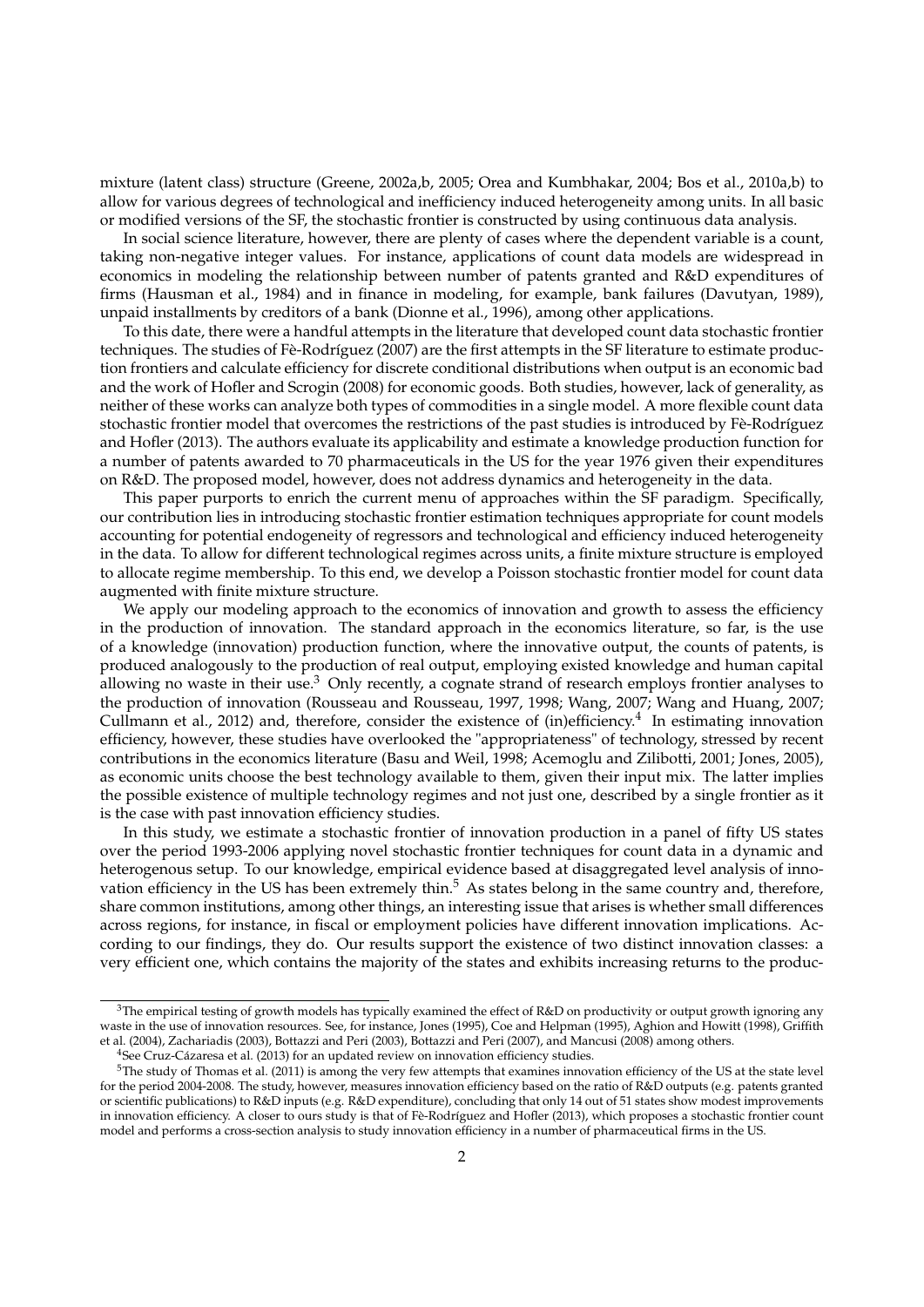tion of innovation, positive technical growth, and a less efficient class, which experience constant returns and technical regress.

The reminder of the paper proceeds as follows. Section 2 introduces a Poisson stochastic frontier model with finite mixture structure appropriate for count data, allowing for technological and efficiency induced heterogeneity and endogenous regressors. Section 3 provides empirical evidence, which demonstrates the applicability of the method proposed. Finally, Section 4 summarizes and concludes.

#### **2. Methodology**

In this section, we briefly sketch the basic idea of a standard stochastic frontier model with the use of a production function. Similar analysis could be performed, for instance, with cost, profit, and revenue functions. We then modify the traditional stochastic frontier modeling to allow for discrete conditional distributions and, therefore, introduce a Poisson stochastic frontier model. To account for potential endogeneity in the regressors as swell as technological and inefficiency induced heterogeneity, we enhance the Poisson stochastic frontier model with finite mixture structure.

#### *2.1. A Brief Sketch of Stochastic Frontier Analysis*

Assume a production function of a good or idea is described by the following equation:

$$
Q_{it}^* = f(X_{it}, t; \beta) \exp\{v_{it}\}\tag{1}
$$

where *Q*<sup>∗</sup> is the maximum (frontier) attainable output produced of unit *i* at time *t* given available vector of inputs, *X*, *f* and parameter vector *β* characterize the production technology, *t* is a time trend variable that captures neutral technical change (Solow, 1957), and  $v_{it}$  is an i.i.d. error term distributed as  $N(0, \sigma_v^2)$ .

Some units, however, may employ existing production resources less efficiently and, therefore, produce less than the frontier output. As Figure 1 below shows, for a given technology and set of inputs, there are units that produce at points *ii* and *iii*, in other words, their actual output is less than the frontier output.

#### Figure 1: A Stochastic Frontier Model of Production



To also allow for such cases, we model the performance of units' production by means of stochastic frontier production model as follows:

$$
Q_{it} = Q_{it}^* \exp\{v_{it}\} \exp\{-u_{it}\}\tag{2}
$$

where  $u_{it} \geq 0$  is assumed to be i.i.d., with a half-normal distribution truncated at zero  $|N(0, \sigma_u^2)|$ , and independent from the noise term,  $v_{it}$ .<sup>6</sup> Technical efficiency is measured as the ratio of actual over

<sup>6</sup>The residual in equation (2) is decomposed as exp{*εit*} = exp{*υit*} exp{−*uit*} and one can identify its components, exp{*υit*} and exp{ $-u_{it}$ } by re-parameterizing *λ* in the maximum likelihood procedure, where *λ* (=  $\sigma_u / \sigma_v$ ), the ratio of the standard deviation of efficiency over the standard deviation of the noise term, and  $\sigma = (\sigma_u^2 + \sigma_v^2)^{1/2}$  is the composite standard deviation. The frontier is identified by the *λ* for which the log-likelihood is maximized (see Kumbhakar and Lovell, 2000).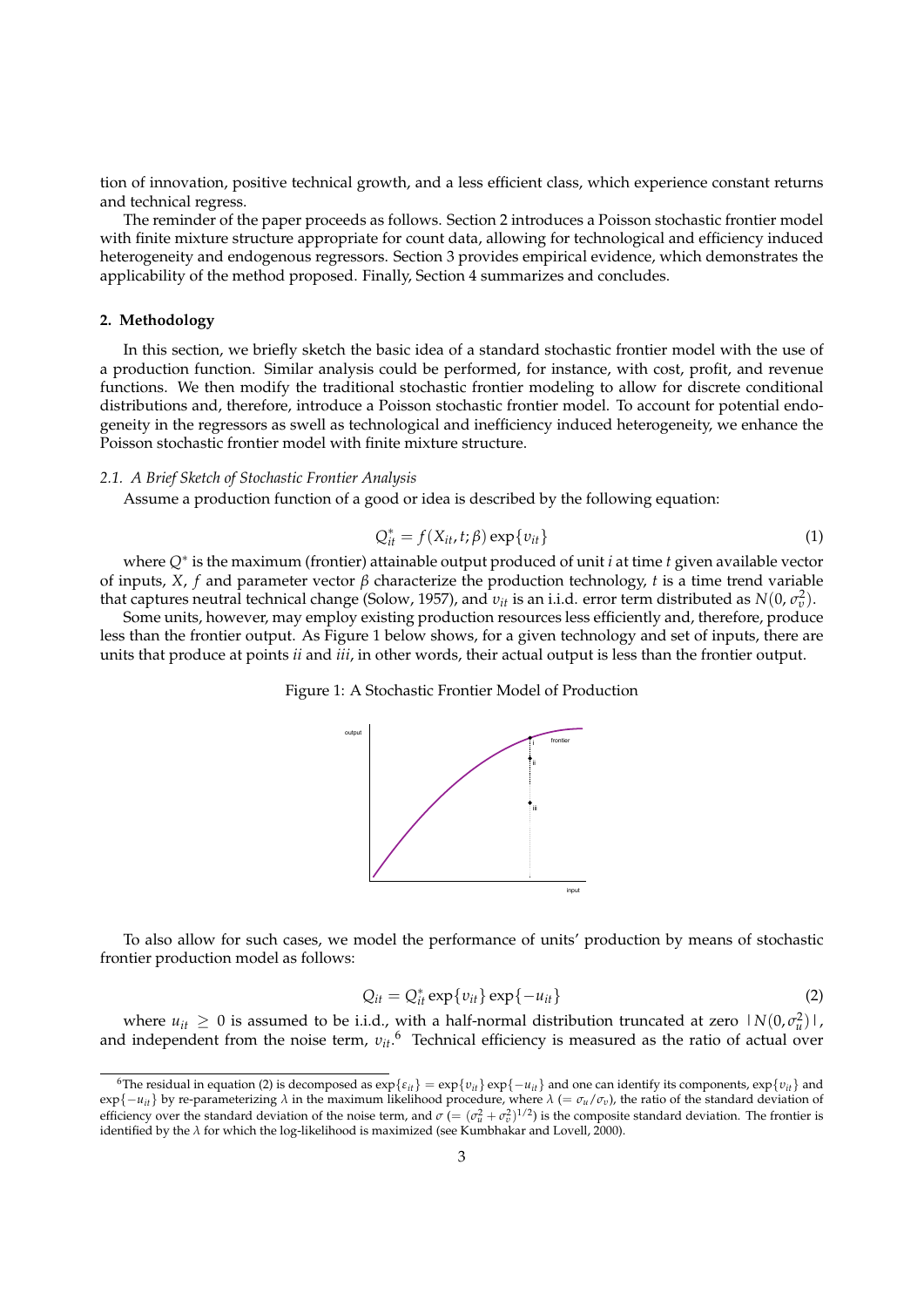maximum output,  $\frac{Q_{it}}{Q_{it}^*}$ , such that  $0 \leq \frac{Q_{it}}{Q_{it}^*} \leq 1$  and  $\frac{Q_{it}}{Q_{it}^*} = 1$  implies full efficiency. The standard way to calculate technical efficiency is to define a functional form of the efficient frontier and then log-linearize equation (2).

In the presence of count data, however, one cannot apply the log-linear transformation to equation (2).<sup>7</sup> An additional problem in count data sets is the existence of zero output in the set. As log of zero is not defined, a high proportion of the data could be discarded. To circumvent, however, the discrete nature of the data one can approximate the discrete random variable by a continuous one. In doing so, there is a possible loss of efficiency and even more so it could be a source of model misspecification (Cameron and Trivedi, 2013).<sup>8</sup>

In this paper, we focus on count data frontier models and, therefore, we approach equation (1) as Poisson process. This is the task of the section below.

#### *A Poisson Stochastic Frontier*

Suppose that actual output, *Q<sup>i</sup>* , has a Poisson distribution, conditional on input vector *X*, with the conditional mean of the distribution  $Q_i \mid \lambda_i \sim \text{Poisson}(\lambda_i)$ , that is:

$$
p(Q_i|\lambda_i) = exp(-\lambda_i) \frac{\lambda_i^{Q_i}}{Q_i!}
$$
\n(3)

where  $Q_i \in 0, 1, 2, ...$  are non-negative integers (counts),  $i = 1, ..., n$  are state-year observations, and  $\lambda$  is the mean of Poisson process and defined as:

$$
log \lambda_i = x_i' \beta + v_i - u_i \tag{4}
$$

*w*here *x* is log of the inputs vector *X*, *β* a vector of parameters, *ν*<sub>*i*</sub> ∼ iid *N*(0, *σ*<sup>2</sup><sub>*0*</sub>)</sub> and *u*<sub>*i*</sub> ∼ iid *N*(0, *σ*<sup>2</sup><sub>*a*</sub>)</sub> a half-normal distribution.

The distribution of  $Q_i$  has density given by:

$$
p(Q_i|\theta) = (2\pi\sigma_v^2)^{-1/2} \left(\frac{\pi}{2}\sigma_u^2\right)^{-1/2} \int_0^{+\infty} \int_0^{+\infty} \exp(-\lambda_i) \frac{\lambda_i^{Q_i - 1}}{Q_i!} \exp\left[-\frac{(\log\lambda_i - x_i'\beta + u_i)^2}{2\sigma_v^2} - \frac{u_i^2}{2\sigma^2} \right] d\lambda_i du_i \quad (5)
$$
  
where  $\theta = (\beta', \sigma_v, \sigma_u)' \in \Theta \subset \Re^{k+2}$ .

The outer integral is available in closed form and one gets:

$$
p(Q_i|\theta) = \frac{2}{\sigma} \int_0^{+\infty} exp(-\lambda_i) \frac{\lambda_i^{Q_i} - 1}{Q_i!} \varphi(\frac{\log \lambda_i - x_i' \beta}{\sigma}) \Phi(-\lambda \frac{\log \lambda_i - x_i' \beta}{\sigma}) d\lambda_i
$$
 (6)

where  $\sigma^2 = \sigma_v^2 + \sigma_u^2$ ,  $\lambda = \frac{\sigma_u}{\sigma_v}$  and  $\varphi$ ,  $\Phi$  denote the density and the distribution function respectively of the standard error.

#### *Technical Efficiency*

We now turn into calculating (in)efficiency. From equation (3) the distribution of  $u_i$  conditional on  $\lambda_i$ has the well-known Jondrow et al. (1982) (JLMS) density:

$$
p(u_i|\lambda, Q_i) = (2\pi\sigma_*^2)exp(-\frac{(u-\mu_*)^2}{2\sigma_*^2})\Phi(-\frac{\mu_*}{\sigma_*})^{-1}
$$
\n(7)

<sup>7</sup>For example, let *Q*=4 and *Q*∗=11, then there is no integer value of efficiency solving the equation.

 ${}^{8}$ Fè-Rodríguez and Hofler (2013) notes that discrete distributions often violate the third moment restrictions imposed by a continuous data stochastic frontier model. In case that output is discrete, then the log-linear transformation of output may exhibit skewness of wrong sign. The latter would result to zero inefficiency in the model even when there is substantial one.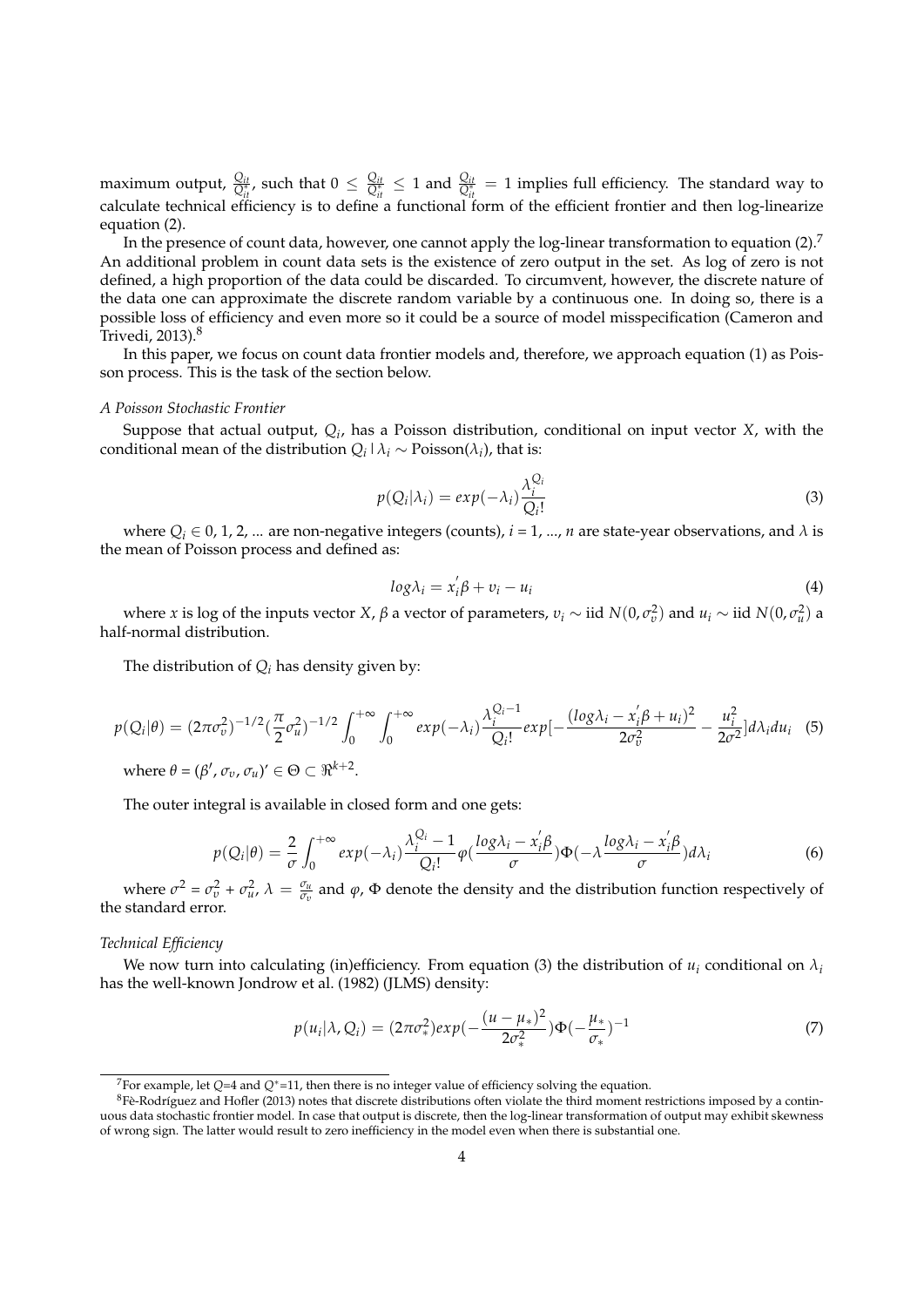where  $\mu_* = -(\log \lambda_i - x^i \beta) \frac{\sigma_u^2}{\sigma^2}$  and  $\sigma_*^2 = \frac{\sigma_u^2 \sigma_v^2}{\sigma^2}$ . The mean of distribution is:

$$
E(u_i|\lambda_i, Q_i) = \sigma_*\left[\frac{\varphi(\varepsilon_i(log\lambda_i)\lambda/\sigma)}{\Phi(-\varepsilon_i(log\lambda_i)\lambda/\sigma)} - \varepsilon_i(log\lambda_i)\lambda/\sigma\right]
$$
(8)

where  $\varepsilon_i(log\lambda_i)$  is equal to  $(log\lambda_i - x'_i)$ *i β*)*λ*/*σ*. 9

As  $\lambda_i$  is unobserved, equation (6) cannot be used directly. Instead, we can use:

$$
E(u_i|\lambda_i, Q_i) = \sigma_* \int_0^{+\infty} \left[ \frac{\varphi(\varepsilon_i(\log \lambda_i)\lambda/\sigma)}{\Phi(-\varepsilon_i(\log \lambda_i)\lambda/\sigma)} - \varepsilon_i(\log \lambda_i)\lambda/\sigma\right](-\lambda_i)exp(-\lambda_i) \frac{\lambda_i^{Q_i}}{Q_i!}d\lambda_i
$$
(9)

Using the change of variables  $log\lambda_i = \zeta_i$  the integral can be transformed as follows:

$$
E(u_i|\lambda_i) = \sigma_* \int_{-\infty}^{+\infty} \left[ \frac{\varphi(\varepsilon_i(\zeta_i)\lambda/\sigma)}{\Phi(-\varepsilon_i(\zeta_i)\lambda/\sigma)} - \varepsilon_i(\zeta_i)\lambda/\sigma \right] \frac{\exp(\zeta_i+1-\exp(\zeta_i))}{Q_i!} d\zeta_i \tag{10}
$$

The integral is evaluated numerically.<sup>10</sup> Equation (10) is the analogue of the JLMS measure and provides the mean efficiency for count data frontier models.

#### *2.2. Endogenous Regressors*

The usual concern with estimating production functions is the endogeneity of regressors. In conjunction with equations (3) and (4) we assume:

$$
x_i = \Gamma z_i + v_{i1} \tag{11}
$$

where  $z_i$  is an  $mx1$  vector of covariates,  $v_i = [v_{i0}, v_i']$  $S'_{i1}$ <sup> $\prime$ </sup>  $\in$  *N*<sub>*k*+1</sub>(0, Σ), and Γ is a *kxm* matrix of parameters. The distribution of *Q<sup>i</sup>* has now density given by:

$$
p(Q_i|\theta) = (2\pi)^{-(k+1)/2} |\Sigma|^{-1/2} \frac{1}{Q_i} (\frac{\pi}{2} \sigma_u^2)^{-1/2}
$$

$$
\int_0^\infty \int_0^\infty exp(-\lambda_i) \lambda_i^{Q_i} exp\left[-1/2(\tilde{u_{i0}x_i} - \Gamma z_i)'\Sigma^{-1}(\tilde{u_{i0}x_i} - \Gamma z_i) - \frac{u_i^2}{2\sigma_u^2}\right] du_i d\lambda_i
$$
(12)

where  $u_{i0}^* = log \lambda_i + u_i - x_i^*$  $\hat{\beta}$  is a function of latent variables.

We can formulate the likelihood based on the density in equation (12) and maximize with respect to the parameters using standard conjugate-gradient algorithms (Terza et al., 2008).

Having controlled for potential endogeneity in the regressors, we now turn to modeling different technology classes.

<sup>&</sup>lt;sup>9</sup>See Kumbhakar and Lovell (2000, p 77-78).

 $10$ We use adaptive twenty-point Gaussian quadrature. Relative to a ten-point rule, the results were virtually the same. We truncate the infinite range of integration to an interval [a, b]. Since  $\lambda_i \geq 1$  in our sample and artificial data that we examine later, we set  $\alpha = 0$ and the upper bound *b* is determined so that the integral changes by less than 10−<sup>6</sup> . A value of *b* = 10 was found more than adequate.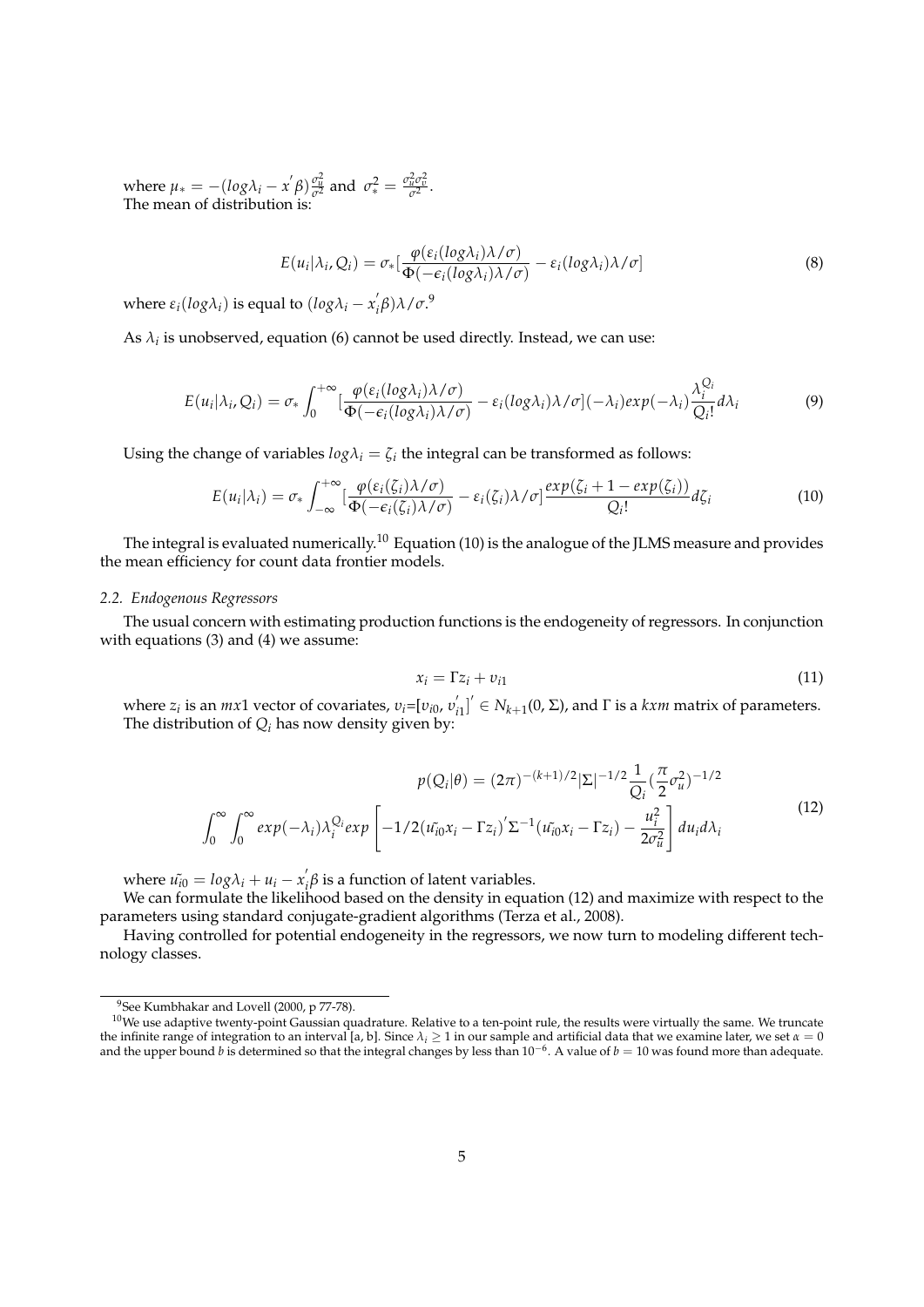#### *2.3. Technology Classes*

Units use the best available technology given their input mix. Accordingly, they belong in different technological regimes. As Figure 2 below shows, for a given technology and set of inputs, there are units that produce output at point *ii* and, therefore, are inefficient compared to their own frontier and class (*A*) as their actual output is less than the maximum (frontier) attainable output, while other states produce at *iii* and exhibit some inefficiency compared to their own frontier and class (*B*).

Figure 2: Different Stochastic Frontier Models of Production



Regime membership, however, is unobserved. We account for the existence of different technology classes, where technology class membership is a function of covariates, *z*, and therefore advocate for a stochastic frontier model augmented with mixture structure (Geweke, 2007). The focus is on technological and inefficiency induced heterogeneity. The finite mixture approach assumes that units have access to a finite number of technologies and the inefficiency of a unit is associated with a particular technology regime. The rationale behind the mixture approach is to probabilistically identify which unit is using what technology and then measure inefficiency as a probability weighted average computed using each of these technologies as the benchmark technology.

Consequently, given the Poisson stochastic frontier model, equation (4) is modified as follows:

$$
log\lambda_i = x_i' \beta_{|c} + v_{i|c} - u_{i|c}
$$
\n
$$
(13)
$$

 $w$ here  $c \in \{1, ..., G\}$  and  $G$  is the number of distinct groups (classes),  $v_{i|c} \sim i.i.d. N(0, \sigma_{v|c}^2)$ , and  $u_{i|c} \sim$ *i*.*i*.*d*. *N*(0,  $\sigma_{u|c}^2$ ).

We assume:

$$
P(c = g|z_i, \delta) = \frac{exp(z_i^{\prime} \delta_g)}{\sum_{g'=1}^{G} exp(z_i^{\prime} \delta_{g'})} g = 1, ..., G
$$
\n(14)

The covariates  $z_i$  determine directly the probability of classification in class  $g$  and they are assumed to be the same with the covariates that we have used in equation (11). For normalization purposes, we assume:  $\delta_G = 0_{(mx1)}$ . In obvious notation  $\delta = [\delta'_i]$ *i* , ..., *δ* ′ *G* ] ′ .

For the mixture model given by the Poisson model, and equations (13), (14), to account for endogeneity of regressors we also use (11).

If we denote the density in equation (12) by  $p(Q_i|\theta_g)$ , the density of the mixture model is:

$$
p(Q_i|\theta) = \sum_{g=1}^{G} p(Q_i|\theta_g)P(c=g|z_i,\delta)
$$
\n(15)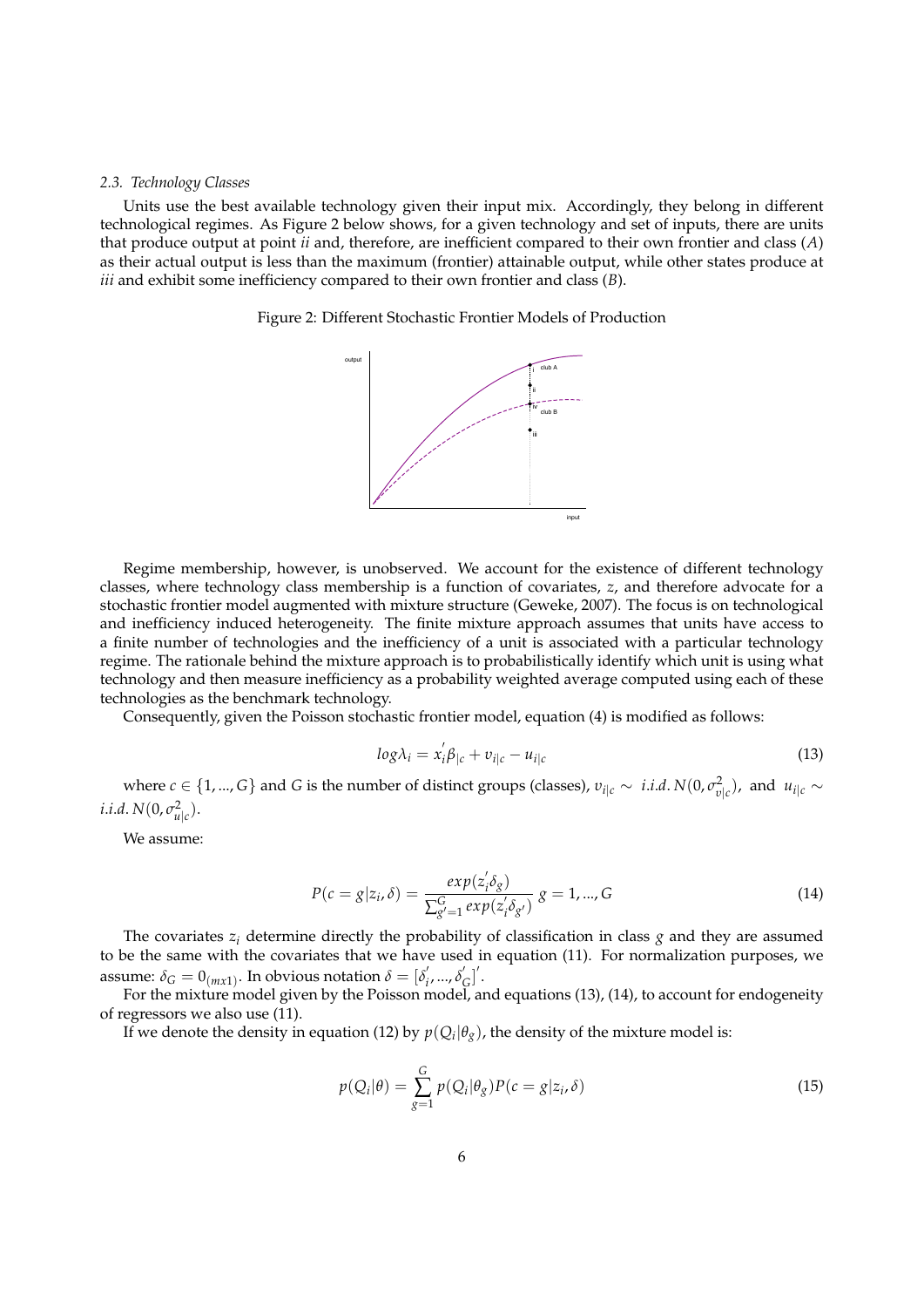The probability of classification of observation *i* into group *g* given the data can be computed from (14) using Bayes's theorem as follows:

$$
P(c = g|Q_i, z_i, \delta) = \frac{p(Q_i|\theta_g)P(c = g|z_i, \delta)}{\sum_{g'=1}^{G} p(Q_i|\theta_{g'})P(c = g'|z_i, \delta)}, g = 1, ..., G.
$$
 (16)

where maximum likelihood parameter estimates are substituted for the unknowns.

The resulting system of equations (13) and (16) can be estimated by maximizing iteratively, back and forth between posterior group probabilities from equation (16) and the log-likelihood function used to estimate equation (13). The likelihood maximization in equation (13) depends not only on inputs and outputs per region, but also on efficiency (*λ* and *σ*). In contrast to *a priori* clustering on the basis of some individual proxy, both the parameters *β* and efficiency *u* can be determined endogenously through latent sorting into *G* classes.

#### **3. Empirical Application**

In this section, we provide an empirical application of our proposed methodology. The aim is to examine whether (i) states in the US, one of the most technologically advanced country and innovation leader in the world, belong in the same (or not) technology regime, and (ii) are (in)efficient in producing new knowledge (innovation).

Our empirical specification builds on knowledge (innovation) production function, which has been first introduced in the seminal work of Griliches (1979) and empirically implemented by many studies in the literature (Pakes and Griliches, 1984; Jaffe, 1986; Hall and Ziedonis, 2001). The production of new knowledge, the innovative output or the creation of new designs in the R&D sector as in Romer (1990), is the product of knowledge generating inputs similar to the production of physical goods. Some observable measures of inputs, such as R&D expenditures and researchers, are invested in the knowledge production process and directed toward producing economically valuable knowledge, usually proxied by patents.<sup>11</sup> Therefore, the production of new knowledge can be described as follows:

$$
Q_{it} = f(A_{it}, H_{it})
$$
\n<sup>(17)</sup>

where *Q* is counts of patents, *A* the stock of knowledge proxied by R&D stock, and *H* is human capital devoted to development of new knowledge proxied by the number of researchers. The units of each observation is state, *i*, and time, *t*.

In this paper, we model the performance of states' knowledge production by means of stochastic frontier production to account for inefficient use of knowledge resources.<sup>12</sup> To further account for different technologies employed in the knowledge production, we augment the model with a finite mixture structure. Class membership is estimated conditional on a set of covariates, included in the vector *z* and are state tax policies and labor mobility strictness.

More specifically, state tax policies and laws can affect the level of technology via their impact on R&D stock and human capital. As the knowledge resources (e.g. R&D and researchers) are limited, a state can remain competitive in the innovation terrain by offering motives to stimulate existed knowledge resources or to attract more innovative firms from other states. One way achieving that is to set low corporate and income tax rates and/or high R&D tax credits (Mamuneas and Nadiri, 1996; Bloom et al., 2002; Wu, 2005; Palazzi, 2011). Furthermore, labor laws can also influence innovation and technological progress by

<sup>&</sup>lt;sup>11</sup>The idea of using patents counts as a metric for innovation output to examine  $R&D$  productivity dates at least back to Hausman et al. (1984) - for a more extensive review of early work of using patent counts consult Hall et al. (2001). Since then, a number of papers have employed patent counts as innovation output to measure R&D (in)efficiency (e.g. Wang and Huang (2007), Sharma and Thomas (2008), Fu and Yang (2009), and Cullmann et al. (2012).

 $12$ States may also be inefficient, if they use an input mix at which marginal returns to inputs do not equalize with true factor market prices. We do not consider this 'allocative' efficiency because input prices are not available for the disaggregated (state level) data we use in our analysis. Therefore, in this paper, the term 'efficiency' refers purely to technical efficiency.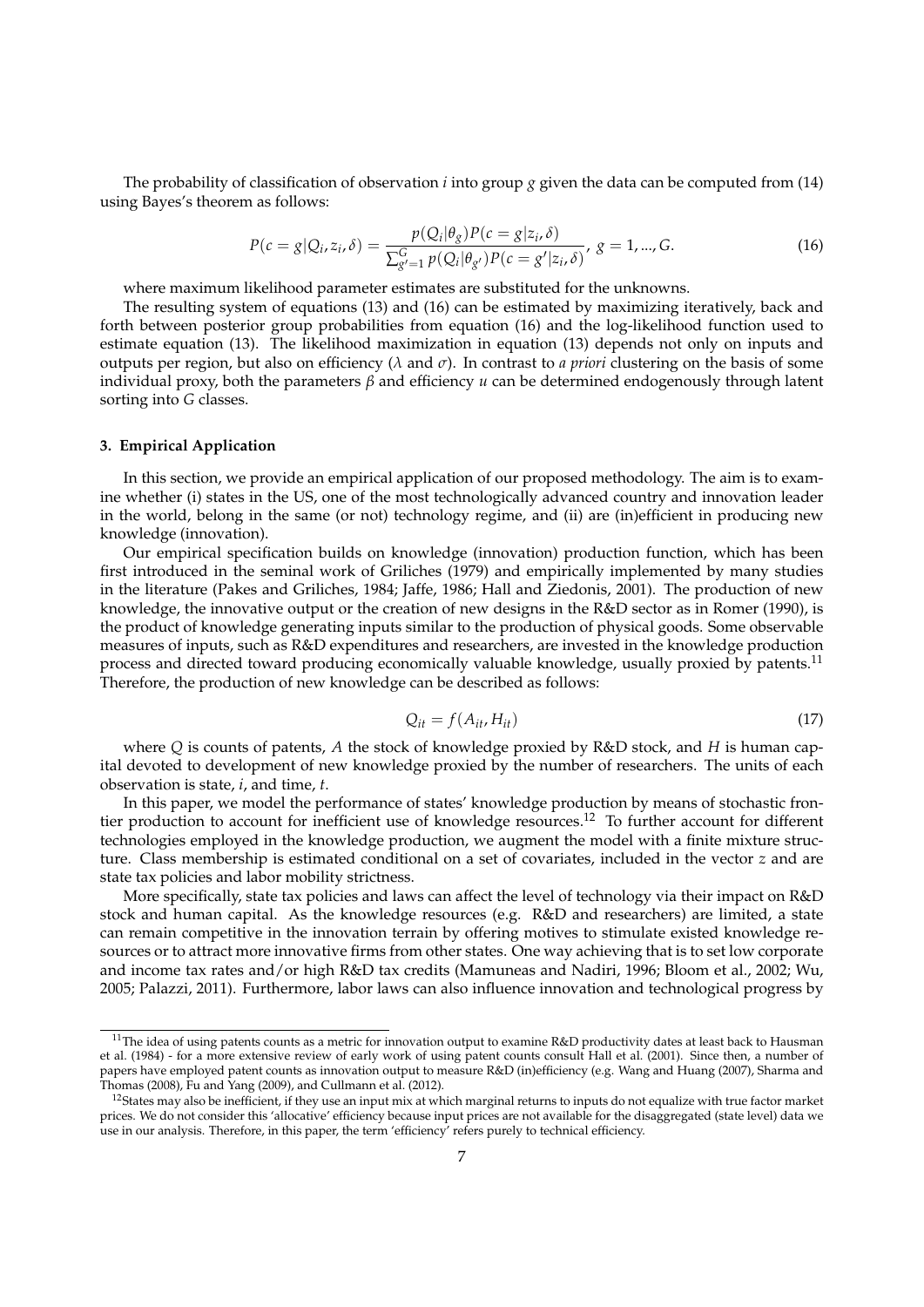restricting or enhancing scientific labor mobility. As technological know-how acquired through research experience is embedded in the scientist's human capital, this knowledge becomes available to a competitor when the employee switches jobs. Non-competition contracts - more commonly called 'noncompetes' - is an employment agreement that limits employees' job options after leaving a company. Although the legitimate reason to enforce noncompetes is to encourage employer investment in training and information that otherwise would never take place if employees are free to depart, the literature has documented that noncompetes could limit or even impede innovation (Saxenian, 1994; Marx et al., 2009; Belenzon and Schankerman, 2012).

We redefine the production frontier as a latent class frontier, which can be characterized by a system of equations: *G* stochastic production frontiers and a multinomial logit model with conditioning variables in the vector *z* (R&D tax credits, corporate tax rate, personal tax rate, and noncompetes) for the sorting (of states) into each of the *G* regimes. For a translog specification of production function, where the production output,  $Q_i$ , has a Poisson distribution with the conditional mean of the distribution  $Q_i \mid \lambda_i \sim \text{Poisson}(\lambda_i)$ and with a general index of technical change specified by means of time dummies *t* (see Baltagi and Griffin, 1988) and regimes  $c (= 1, ..., G)$ , we can write a latent class stochastic frontier as:

$$
\ln Q_{it} = \beta_{o|c} + \beta_{1|c} \ln A_{it} + \beta_{2|c} \ln H_{it} + \frac{1}{2}\beta_{11|c} \ln A_{it}^2 + \frac{1}{2}\beta_{22|c} \ln H_{it}^2 + \beta_{12|c} \ln A_{it} \ln H_{it}
$$
  
+  $\gamma_{At|c} \ln A_{it} * t + \gamma_{Ht|c} \ln H_{it} * t + \delta_{1t|c} * t + \frac{1}{2}\delta_{2t|c} * t^2 + v_{it|c} - u_{it|c}$  (18)

Equation (18) together with equation (16) can be estimated as a system. The parameters of the system, *β* and efficiency *u*, are determined endogenously through latent sorting into *G* classes. Consequently, each class, *c*, is characterized by its own elasticities of capital and labor and level of efficiency.

An advantage of our modeling approach compared to previous latent class studies (Greene, 2002a,c, 2005; Orea and Kumbhakar, 2004) is that we allow states to switch technology regimes over time. *Within* each period, observations of a single state are not independent because the state must fall within one of the regimes during that period, and the probability of being in a regime depends on the average of the variables used to estimate regime membership. However, *across* periods, observations on a single state are treated as independent. For example, in moving from  $t = t_1$  to  $t = t_2$ , a region is treated as a different *i* in the panel dimension *it*, and it can switch regimes. This flexibility adds an important dimension to our analysis as one can study regime migrations.

#### *3.1. Data*

Our empirical analysis is based on a sample of 50 US states over the period 1993-2006. Data are retrieved from various sources.

The innovative output, the result of knowledge production, is hard to capture. As new designs are usually patented, we measure the innovative output as number of patents, which are materialized innovations of business value and are actively traded in intellectual property markets. We count patents by the location of the assignee (the patent owner) whether it is individual, firm or university. Data on patent counts by assignee at grant date as well as information on the geographic location of the assignees is extracted from the NBER Data Project.<sup>13</sup>. We classified, during the years of our analysis, 1 million (to be precise: 1,057,301) patents assigned to US located entities. In case there are patents with more than one patent assignees, we count these patents only once based on the first assignee.<sup>14</sup>

Information on the two inputs of knowledge production function, R&D expenditure (for constructing R&D capital stocks) and doctoral scientists and engineers devoted to research (for human capital) is extracted from the National Science Foundation Science and Engineering State Profiles. To calculate R&D (in

<sup>13</sup>https://sites.google.com/site/patentdataproject/Home

<sup>&</sup>lt;sup>14</sup>A mere 1.5% of patents in our sample is co-assigned.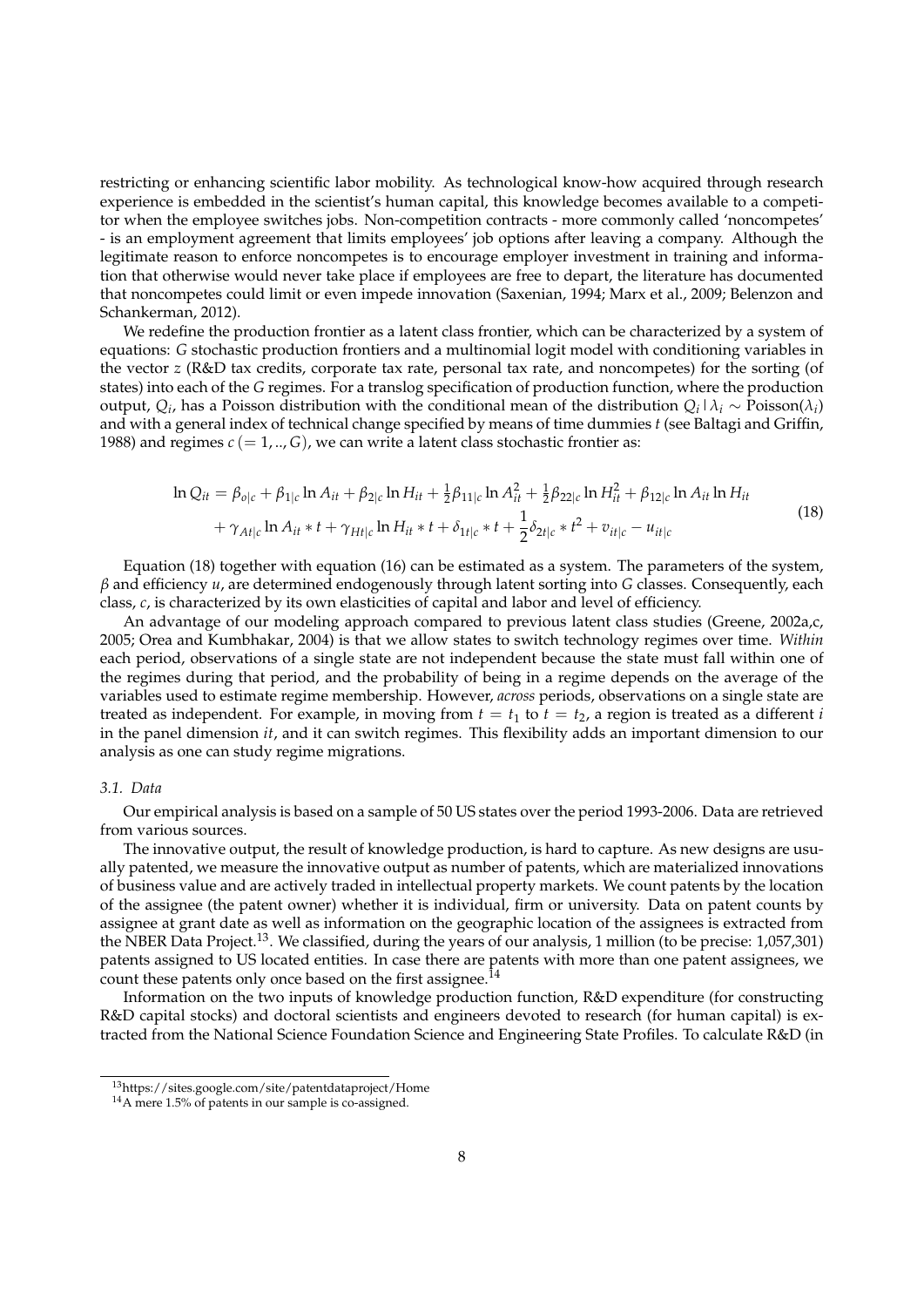million 2000 US dollars) stock, we use the perpetual inventory method as in Guellec and van Pottelsberghe de la Potterie (2004).<sup>15</sup>

Finally, information on states' tax variables and labor mobility strictness comes from a variety of sources. State top income tax rate is obtained from the National Bureau of Economic Research (NBER)<sup>16</sup>, top corporate tax rate from the University Michigan Ross School of Business<sup>17</sup>, and statutory R&D tax credits from Wilson (2009) for 32 states that have enacted tax credits at some time. Data on noncompete scores were obtained from Garmaise (2009) who made use of Malsberger (2004) twelve question scheme where, based on states' overall responses, a value was assigned for each state, ranging from 0 (low) to 9 (high), depending on the enforceability of noncompetes.

Annul data is used in our analysis with exemption of variables extracted from the National Science Foundation database, which are provided biannually. We use STATA's interpolation methods to fill in the gaps. All monetary variables are expressed in million of constant (2000) US dollars.

Summary statistics of the variables considered in our analysis for each state and for the period under investigation are shown in Table A.1 in the Appendix. States such as California (CA), New York state (NY) and Texas (TX) are among the top patent producers and have the highest accumulated technological knowledge (R&D stock) and human capital (scientists). In the opposite side of the spectrum are the states of Alaska (AK), Wyoming (WY) and South Dakota (SD). In terms of the policy variables, there is little variation across states. Corporate and income taxes both range between zero and eleven percent across states, with California (CA) to report the highest personal tax rate and one of the highest corporate tax rates. In terms of R&D tax credit, 32 states have some sort of R&D tax credit and the highest values, on average, for the years under consideration are observed in California (CA) (15%) and Rhode Island (RI) (15.7%). Finally, the state of California (CA), for example, has completely disregarded noncompete agreements during our sample period, whereas Florida (FL) has the most vigorous enforcement of noncompetes.

#### *3.2. Results*

Before embarking on exploring whether states in the US belong in different (or same) innovation class and whether states migrate across classes, we perform a small-scale Monte Carlo experiment in order to explore the consequences of using a log-normal distribution when the data have been generated from a Poisson distribution.

#### *Monte Carlo Experiment*

To investigate the consequences of using a log-normal distribution when the data have been generated from a Poisson we conduct a small-scale Monte Carlo experiment. The number of observations is  $n = 700$ and the two regressors are generated as:  $x_{i1} \sim$  i.i.d. N(0,1), and  $x_{i2} = x_{i1} + 0.5\xi_i$ , where  $\xi_i \sim$  i.i.d. N(0,1). The data generating process is:  $log\lambda_i = \beta_0 + 0.7x_{i1} + 0.3x_{i2} + v_i - u_i$  where  $v_i \sim$  i.i.d. N(0,  $\sigma_v^2$ ) and  $u_i$  $\sim$  i.i.d.  $N^+(0, \sigma_u^2)$ . We fix  $\sigma_v = 0.1$  and we examine various combinations of  $\beta_0$  (whose true value was proved to be critical) with  $\sigma_u = 0.1$  or  $\sigma_u = 0.2$ . We use 10,000 simulations where the regressors  $x_{i1}$  and  $x_{i2}$ vary randomly according to the assumptions we have made. For each repetition, we compute estimated inefficiency from equation (10) and compare it to actual inefficiency using their correlation coefficient and their median deviation in the sample. Figure 3 below demonstartes the Monte Carlo results.

<sup>15</sup>Following the literature, we have tried different depreciation percentages, e.g., 15%, and 20%. The resulted R&D stocks are highly correlated.

<sup>16</sup>http://users.nber.org/ taxsim/

<sup>17</sup>http://www.bus.umich.edu/otpr/otpr/default.asp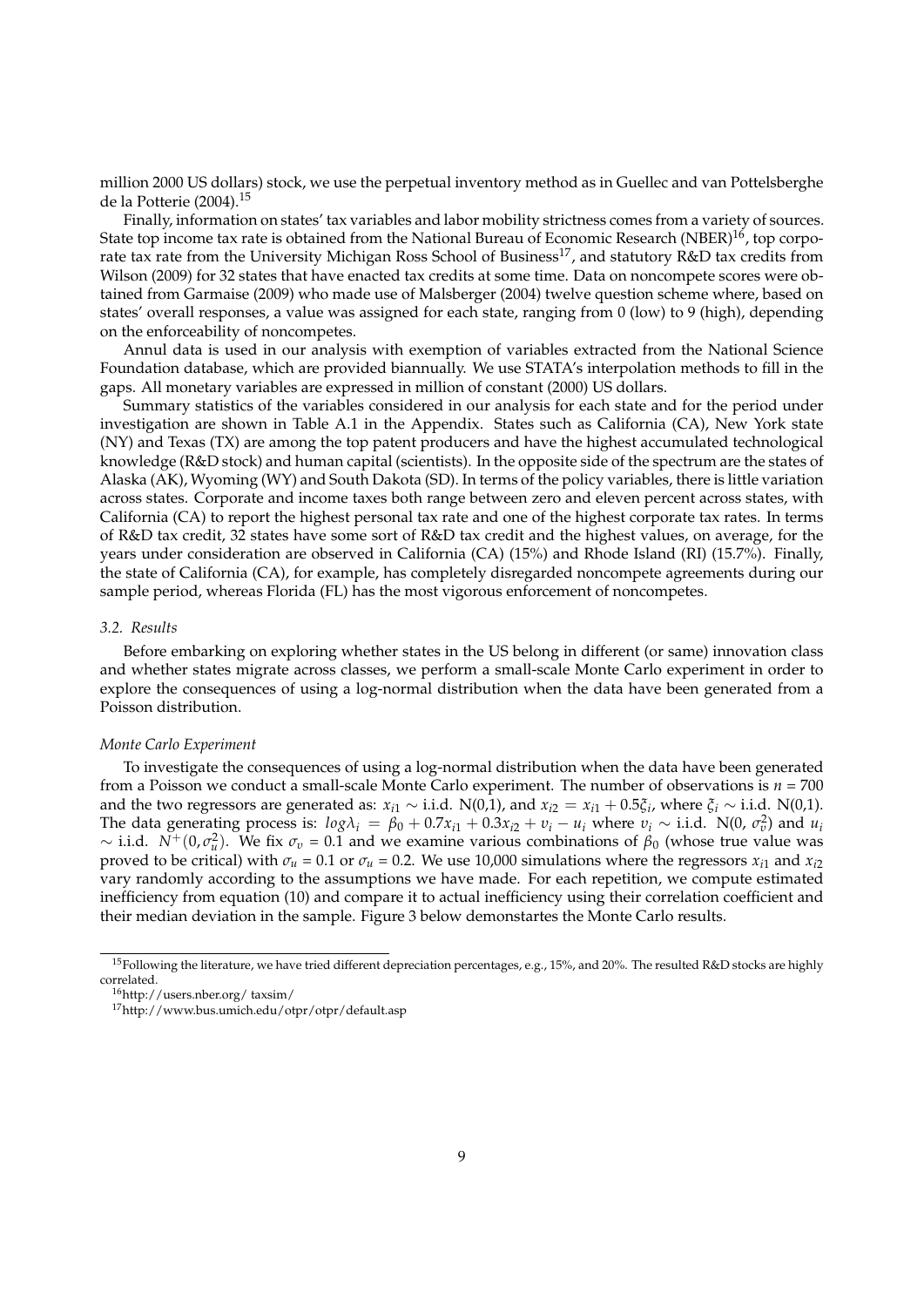

#### Figure 3: Monte Carlo Results

As the upper panel of the Figure 3 shows the correlation between actual and estimated efficiency calculated from lognormal distribution is rather small. Similar findings hold for the median deviation (lower panel) between actual and estimated efficiency. Consequently, the log-normal distribution is not always good approximation to the Poisson distribution.

## *Do States Belong in Different Innovation Regimes?*

We first investigate whether states in the US can be described by a common innovation production function. In estimating the mixture model specified in equation (18), we first need to determine the number of classes, *G*. There is little guidance as to the appropriate number of groups based on economic growth theory. Multiple regime endogenous growth models such as the ones developed in Azariadis and Drazen (1990), Easterly and Levine (2001) and Kejak (2003) corroborate the possibility of multiple steady states or growth regimes without, however, being explicit about the exact number of regimes.

We, therefore, rely upon statistical methods for determining the number of classes. The main computational problem is that a number of numerical integrations are needed with respect to  $\lambda_i$  and  $u_i$ . Empirically, the determination of the number of classes is specified here using the Bayesian Information Criterion (BIC) defined as  $BIC = 2L - p \log(n)/n$ , where p is the total number of parameters and L the average log-likelihood, primarily because it provides consistent estimators of the model order, *G*. The preferred specification has the highest BIC value.

We find strong evidence in favor of two classes.<sup>18</sup> Accordingly, we classify states in our sample as belonging to classes *A* or *B*, respectively.

Table 1 reports the estimated parameters for the translog production function with a time trend (top panel), efficiency parameters (middle panel) and membership probability parameters (bottom panel) for

<sup>&</sup>lt;sup>18</sup>Classes (*G*):  $G = 1$  with BIC equal to -575.12;  $G = 2$  with BIC equal to -568.29; and  $G = 3$  with BIC equal to -569.41. In the latter class, however, parameters are jointly not significantly different from zero, and the number of observations is very small.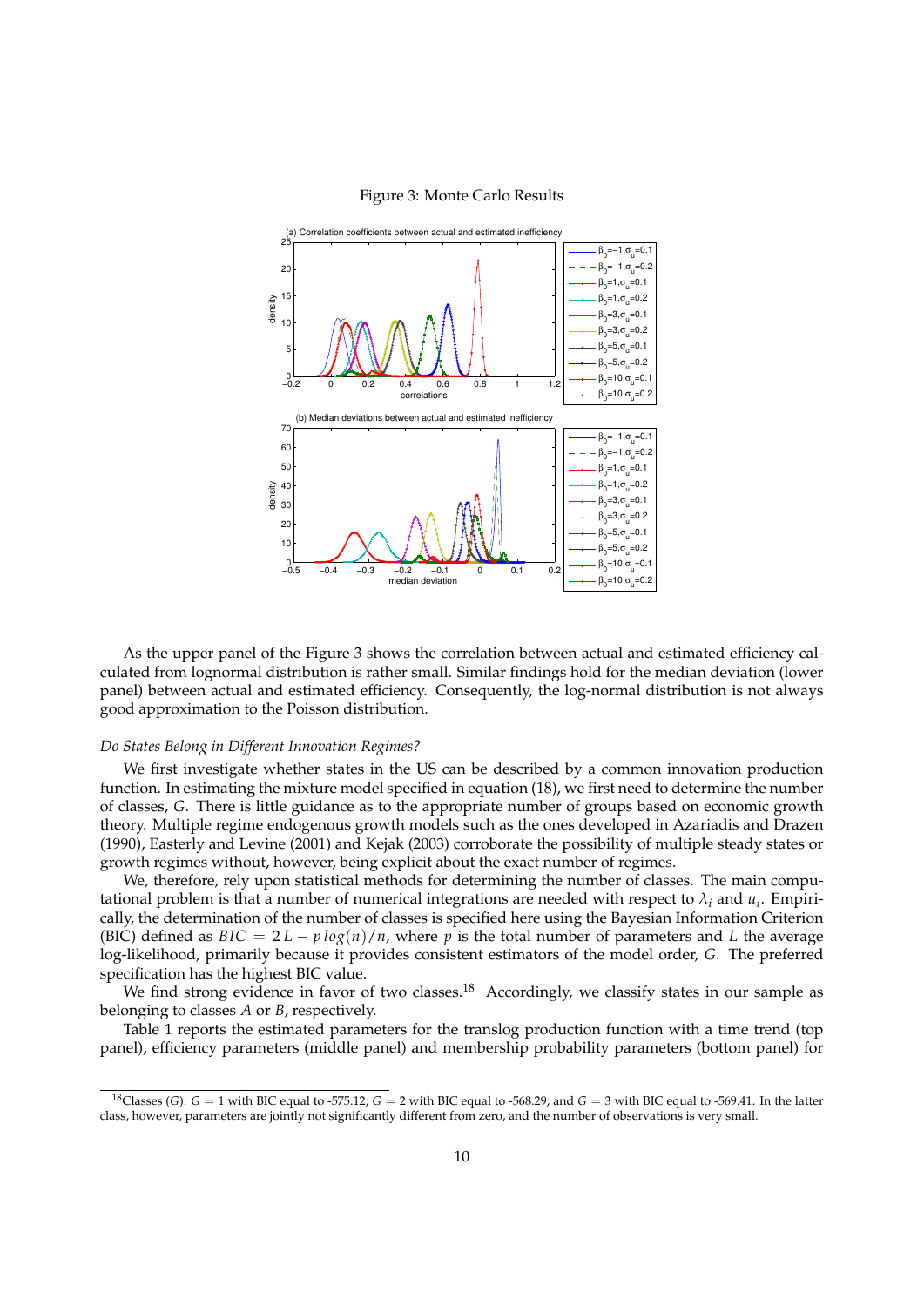|                                          | Frontier                    |                                                                     |          |         |  |  |  |  |  |  |
|------------------------------------------|-----------------------------|---------------------------------------------------------------------|----------|---------|--|--|--|--|--|--|
|                                          | coeff.                      | st.dev.                                                             | coeff.   | st.dev. |  |  |  |  |  |  |
| lnR&D                                    | 0.230                       | 0.023                                                               | 0.117    | 0.015   |  |  |  |  |  |  |
| lnHC                                     | 0.770                       | 0.016                                                               | 0.932    | 0.015   |  |  |  |  |  |  |
| t.                                       | $-0.013$                    | 0.007                                                               | 0.028    | 0.007   |  |  |  |  |  |  |
| $1/2 ln R$ &D <sup>2</sup>               | 0.054                       | 0.003                                                               | $-0.128$ | 0.002   |  |  |  |  |  |  |
| InHC * InR&D                             | $-0.315$                    | 0.002                                                               | 0.454    | 0.031   |  |  |  |  |  |  |
| $t * lnR&D$                              | $-0.043$                    | 0.003                                                               | 0.127    | 0.002   |  |  |  |  |  |  |
| 1/2lnHC <sup>2</sup>                     | 0.073                       | 0.002                                                               | 0.002    | 0.001   |  |  |  |  |  |  |
| $t * lnHC$                               | 0.001                       | 0.001                                                               | $-0.032$ | 0.004   |  |  |  |  |  |  |
| $1/2t^2$                                 | $-0.001$                    | 0.001                                                               | $-0.029$ | 0.002   |  |  |  |  |  |  |
| Constant                                 | 6.322                       | 0.001                                                               | 1.256    | 0.001   |  |  |  |  |  |  |
|                                          |                             |                                                                     |          |         |  |  |  |  |  |  |
| $\sigma$                                 | 0.303                       | 0.017                                                               | 0.335    | 0.025   |  |  |  |  |  |  |
| $\lambda$                                | 1.172                       | 0.213                                                               | 0.032    | 0.001   |  |  |  |  |  |  |
|                                          | <b>Efficiency Estimates</b> |                                                                     |          |         |  |  |  |  |  |  |
|                                          | mean                        | st.dev.                                                             | mean     | st.dev. |  |  |  |  |  |  |
|                                          | 0.887                       | 0.210                                                               | 0.914    | 0.150   |  |  |  |  |  |  |
| <b>Finite Mixture Model Coefficients</b> |                             |                                                                     |          |         |  |  |  |  |  |  |
|                                          |                             |                                                                     |          |         |  |  |  |  |  |  |
| R&D tax credit                           | reference group             |                                                                     | $-0.112$ | 0.022   |  |  |  |  |  |  |
| Corporate tax rate                       | reference group             |                                                                     | $-0.040$ | 0.018   |  |  |  |  |  |  |
| Personal tax rate                        | reference group             |                                                                     | $-0.031$ | 0.022   |  |  |  |  |  |  |
| Noncompetes                              |                             | 0.034                                                               |          |         |  |  |  |  |  |  |
| Constant                                 |                             | $-0.662$<br>reference group<br>reference group<br>$-0.019$<br>0.007 |          |         |  |  |  |  |  |  |
| Prior class probabilities at data means  |                             |                                                                     |          |         |  |  |  |  |  |  |
| 0.821<br>0.179                           |                             |                                                                     |          |         |  |  |  |  |  |  |

Table 1: Mixture Model Results

Note: *λ* and *σ* are efficiency parameters, where *λ* (=  $\sigma_u / \sigma_v$ ), the ratio of the standard deviation of the noise term, and  $\sigma$  (=  $(\sigma_u^2 + \sigma_v^2)^{1/2}$ ), the composite standard deviation; *BIC*=-568.29.

every regime, *A* and *B*. To examine whether parameter estimates differ significantly across regimes, we perform Wald tests for joint equality across regimes.<sup>19</sup>

The middle panel of Table 1 shows that inefficiency matters, too. For regime *A*, the efficiency parameter,  $\lambda$  (=  $\sigma_u/\sigma_v$ , the ratio of the standard deviation of efficiency over the standard deviation of the noise term), is 1.172 and significant at the 1% level. That is inefficiency is approximately 1.172 as great as noise in this innovation class. In regime *B*, however, the production process is quite efficient, exemplified by the small but statistically significant at 1% value of *λ* (0.032).

The bottom panel of Table 1 demonstrates the importance of the conditioning variables. The use of finite mixture specification implies an estimation of membership likelihood relative to the reference group, which is group *A*, here. For example, an increase in the R&D tax credit of 1% decreases the probability of belonging to regime  $A$  by 0.89%.<sup>20</sup>

The prior class probabilities (at the data means) at the bottom panel of Table 1 show that technology class *A* contains 23% of our sample, whereas technology class *B* contains 77%. The allocation of the states into the two innovation classes, *A* and *B*, is shown in Table A.1 in the Appendix. The same state can be classified as belonging to class *A* for some years, but also as belonging to class *B* for some others. However, the majority of states fall in one class (*B*, in this case). We observe that the smaller class, *A*, contains eight states, namely

 $19$ Wald tests available upon request, demonstrate that parameters are jointly significantly different across the two regimes. We further test whether parameters of the mixture model variables are jointly significantly different across the two regimes and find evidence in favor.

 $20$  We calculate probabilities by taking the exponent of the logit coefficients from the bottom panel of Table 1.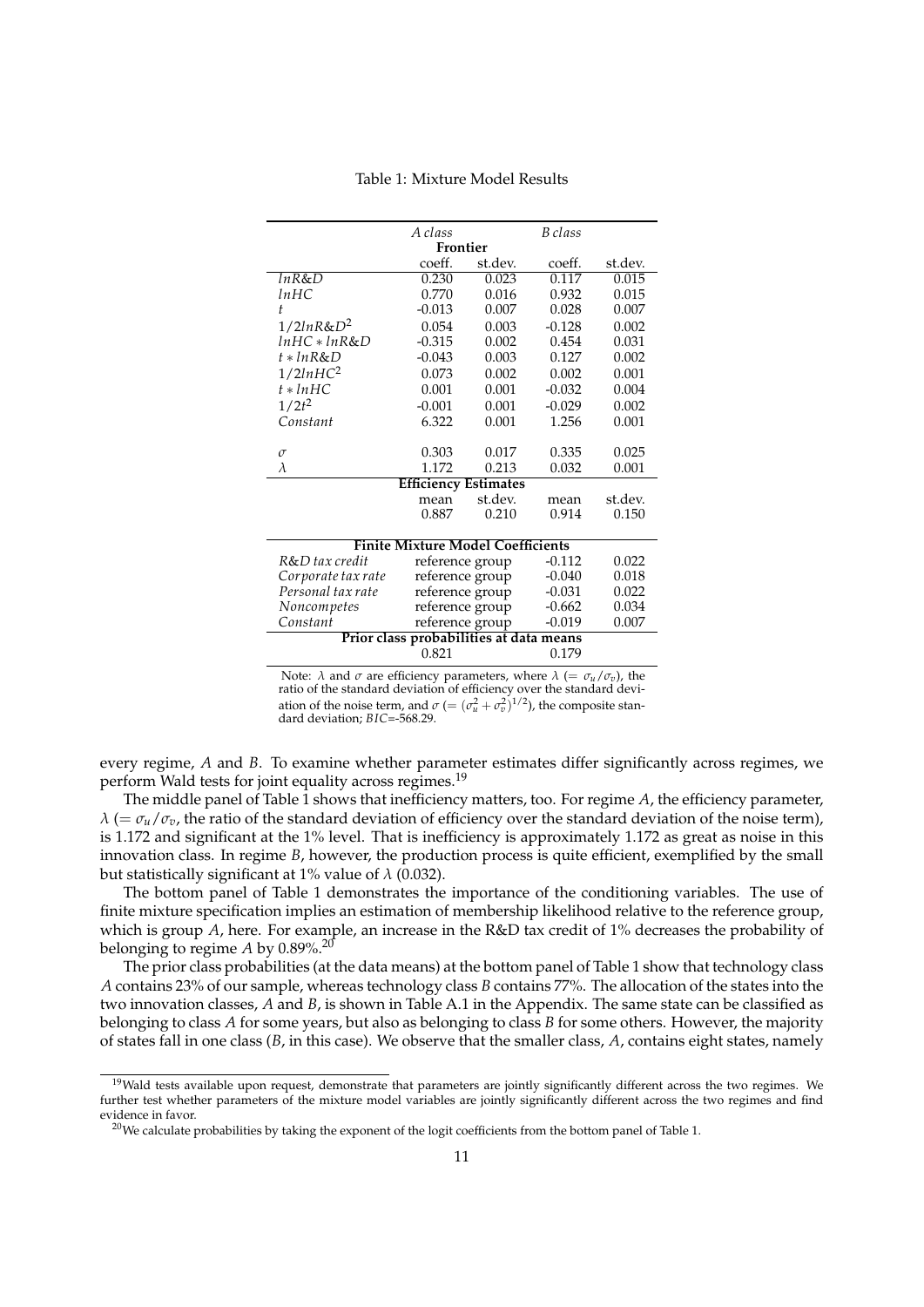Alaska (AK), Maine (ME), Mississippi (MS), Montana (MT), North Dakota (ND), South Dakota (SD), West Virginia (WV), and Wyoming (WY), which, on average, are not high innovation performers in terms of patents production, R&D, and scientists, according to the state summary statistics. Few states, namely Arkansas (AR), Hawaii (HI), Nebraska (NE), and Rhode Island (RI) move back and forth between the two classes, with Nebraska to be the state with the most transitions between the two innovation groups.

The performance of the two classes when it comes to the sorting variables - the state policies - included in the vector *z* is the following: In class *A*, the mean R&D tax credit is, on average, 2.59%, whereas it is 4.01% in technology class *B* (p-value=0.001). Corporate tax rate is 6.62% for class *A* and 6.56% for class *B* (p-value=0.820), personal income tax rate is 5.29% for class *A* and 5.23% for class *B* (p-value=0.83) and, finally, noncompetes mean score in class *A* is 3.27 and 4.51 in class *B* (p-value=0.000). However, statistical difference between classes *A* and *B* are significant at 1% only for the variables R&D tax credit and noncompetes. Although policy variables are pretty much time invariant and do not differ between the two groups, still group *B* is the class where states, on average, provide more innovation-friendly environment to firms.

The marginal product, at the data means, of capital (R&D) stock is 0.230 in class *A* and in class *B* is about half of that in class A.<sup>21</sup> It appears that states in class *B* benefit from the fact that the marginal productivity of a unit of their researchers is higher than that of class *A*. Marginal products are estimated here conditional on four innovation policy variables. Although these variables do not greatly vary between the two classes, they may enhance the productivity of labor (researchers) in class *B*, but not necessarily the productivity of capital in the same class. Our capital and labor estimates are in line with existing empirical literature (Barro and Sala-i-Martin, 1995; Koop, 2001; Bos et al., 2010a; Wang et al., 1998). Further, the marginal rate of technical substitution (MRTS) is 0.299 (0.126) for states in class *A* (*B*), demonstrating that the rate at which researchers can be substituted for capital while holding innovative output constant is much higher for states in class *A*. Put differently, states in class *B* may use relatively cheap capital. States in class *A* produce at constant returns to scale, as is often reported in the literature (Barro and Sala-i-Martin, 1995; Mankiw et al., 1992), while states in class *B* produce at increasing returns to scale as it is supported by innovation production studied (Wang et al., 1998; Fè-Rodríguez and Hofler, 2013).

Finally, members of class *A* appear to be quite efficient (88.7%), when it comes to their own best practice, in producing innovation. However, the performance of states' innovation efficiency in class *B* is remarkable as these states produce innovation without much slack (91.4%). Including a time trend *t* for each class allows us to measure technical change. Interestingly, for the states that consider the frontier of technology class *B* their benchmark, we find that technical growth is 2.8% per year, whereas states in class *A* experience technical regress of 1.3%.

In sum, we find support of two innovation classes in the US, with different implications for their members' innovation growth. A highly efficient and large class that experience technical growth and with human capital to be a crucial factor for innovation and a less efficient smaller class with technical regress where accumulation of R&D capital is the main contributor.

#### *Do States Change Innovation Class Membership?*

In our finite mixture model, states are not restricted to one class. In principle, a state in class *A* can migrate to become a member of class *B* (and vice versa). One of the key assumptions in our modeling strategy is that classes in our mixture model are conditional on a set of innovation policy variables, i.e., taxes and enforcement of noncompetes. As mentioned earlier, only the R&D tax credit and noncompetes differences between the two classes are statistically significant and, therefore, in this section we further explore only on these policy variables.

Figure 4 plots the conditional probability from equation (16) and R&D tax credit of states in groups *A* (left panel) and *B* (right panel).

 $^{21}$ Our data are transformed, i.e., inputs are measured relative to their means, and therefore translog elasticities at means with respect to R&D stock and researchers are equal to the coefficients of R&D stock and researchers, respectively.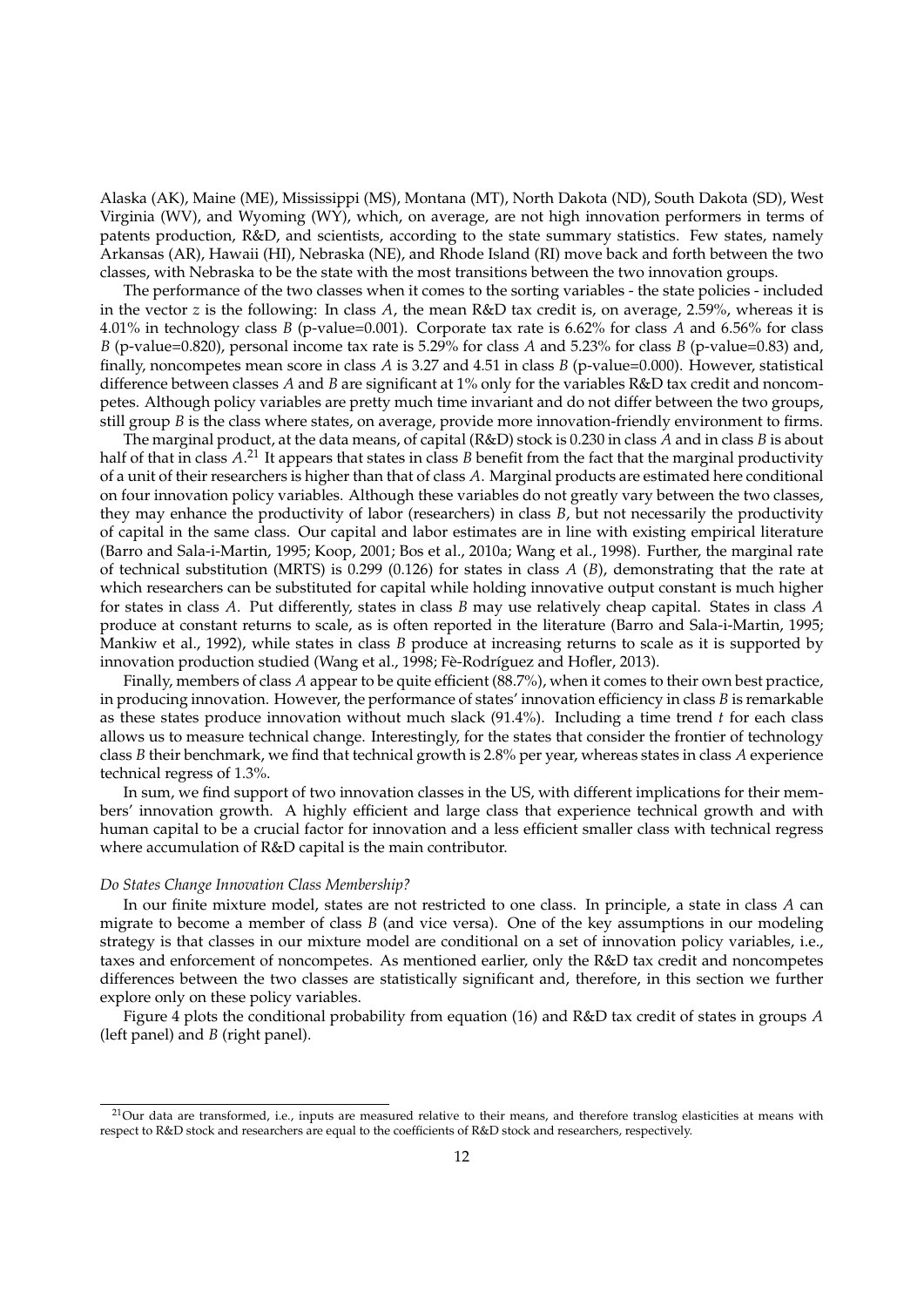

Figure 4: R&D tax credit and conditional probability of belonging to class *A*

The conditional probability of being a member of class *A* shows a volatile pattern, with some sharp changes in the middle (around 2001) and at the end (around 2005) of our sample. The mean of R&D tax credit exhibits, overall, an upward trend with some sudden changes around 2001, as some states around that year have inacted favorable R&D tax credits. Overall, the link between the development of the mean of R&D tax credit and the conditional probability of belonging to class *A* is, rather, weak. Only some states in class *A* may manage to capitalize on their high R&D tax credits they offer to their firms and become eventually a member of class *B*. For the states in class *B*, the story appears to be slightly different. Ex-ante 2001 there seems to be no relation at all; ex-post 2001, a positive relationship emerges. In other words, post 2001, the higher the R&D tax credit of the states, the higher the conditional probability of belonging in class *B*.

Next, Figure 5 displays the conditional probability of being a member of class *A* and the development of the mean of noncompetes.



Figure 5: Noncompetes and conditional probability of belonging to class *A*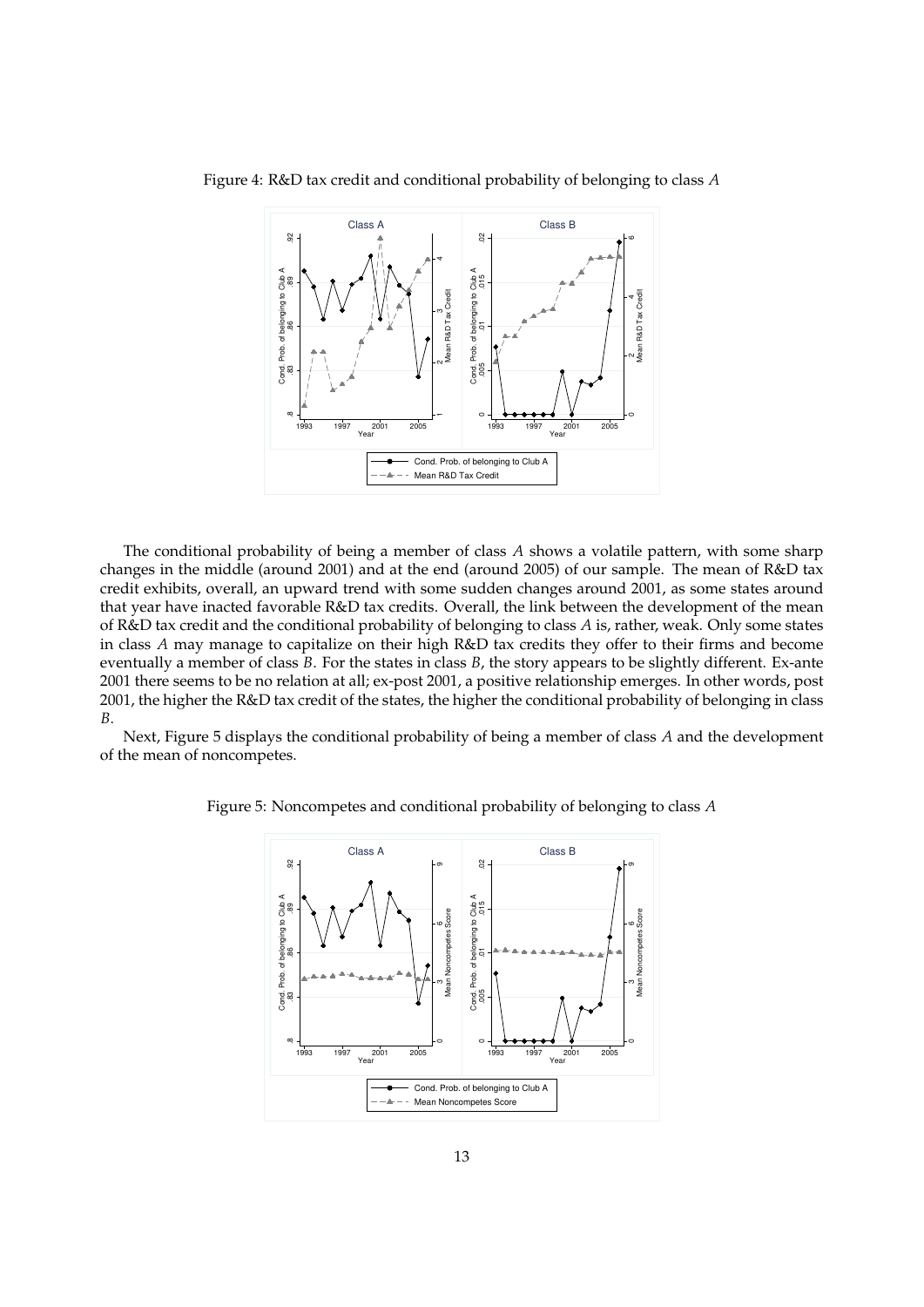The enforcement of noncompetes does not vary much across states and over time, as Table A.1 in the Appendix indicates. Therefore, the mean of noncompetes score is stable. The conditional probability of being member of group *A* does not vary that much either. Overall, the link between the development of the mean of R&D tax credit and the conditional probability of belonging to class *A* is, on average, absent.

We now turn to investigate the transition probabilities of states switching innovation classes. Table 2 reports these probabilities. As we saw, some states and for some time in class *A* have been rather successful in increasing R&D tax credits (or lowering noncompetes). These states may try to make the shift from class *A* to class *B*. In Table 2, we observe that over the sample period (less than) 5% of the states in class *A* manage to shift to class  $B^{22}$  For instance, the states of New Mexico (NM) and Vermont (VT), former members of class *A*, now join class *B* with Vermont to show an increase in R&D tax credit from 0% to 10% and New Mexico a slight reduction in personal tax rate. We also find that 1.7% of the states in class *B*, namely Alabama (AL) and Louisiana (LA), make the opposite move.

Table 2: Migrations Between Classes

|        | . O       |       |        |
|--------|-----------|-------|--------|
| From   | Α         | В     | totals |
|        |           | $\%$  |        |
| В      | $\cdot$ % | 98.3% | 540    |
| totals | h         |       |        |

Given that the dispersion of efficiency levels is greater in class *A* than *B*, as is shown in Table 1 (middle panel), some states are better of being efficient in the more efficient class *B* than inefficient in the class *A*, meanwhile enjoying technological progress in the former group.

#### **4. Conclusion**

Applications of count models have been ample in various disciples. In many contexts, the measuring of the technical efficiency is of central importance. Only very recently, there have been some attempts in the stochastic frontier paradigm to model efficiency when the dependent variable has discrete conditional distribution.

This paper develops a methodology appropriate for count data stochastic frontier models allowing for technological and inefficiency induced heterogeneity in the data and controlling for endogenous regressors. We, therefore, extend and generalise important aspects of past related studies in the field. The proposed model is a Poisson stochastic frontier model augmented with finite mixture structure. We derive the corresponding log-likelihood function and conditional mean of inefficiency to estimate technology regimespecific inefficiency. We feel that the methodology we proposed could be useful for applied researchers conducting efficiency studies using count data in various scientific fields, in particular in economics and finance.

To demonstrate the applicability of the proposed model, we estimate a knowledge production function, where the dependent variable is counts of patents, for the states of the US. In particular, we examine whether states in the US, one of the most technologically advanced country and innovation leader in the world, (i) belong in the same (or not) innovation regime, and (ii) are (in)efficient in producing innovation. Relevant past studies typically assume that knowledge resources are used efficiently, whereas the few which account for the latter, consider the underlying knowledge production technology to be identical for all units.

Our empirical results show that the Poisson stochastic frontier model augmented with latent class structure can be implemented in studying the innovation performance of the states of the US offering useful

 $22$ As we allow states to move back and forth between classes A and B, 5% also includes these cases.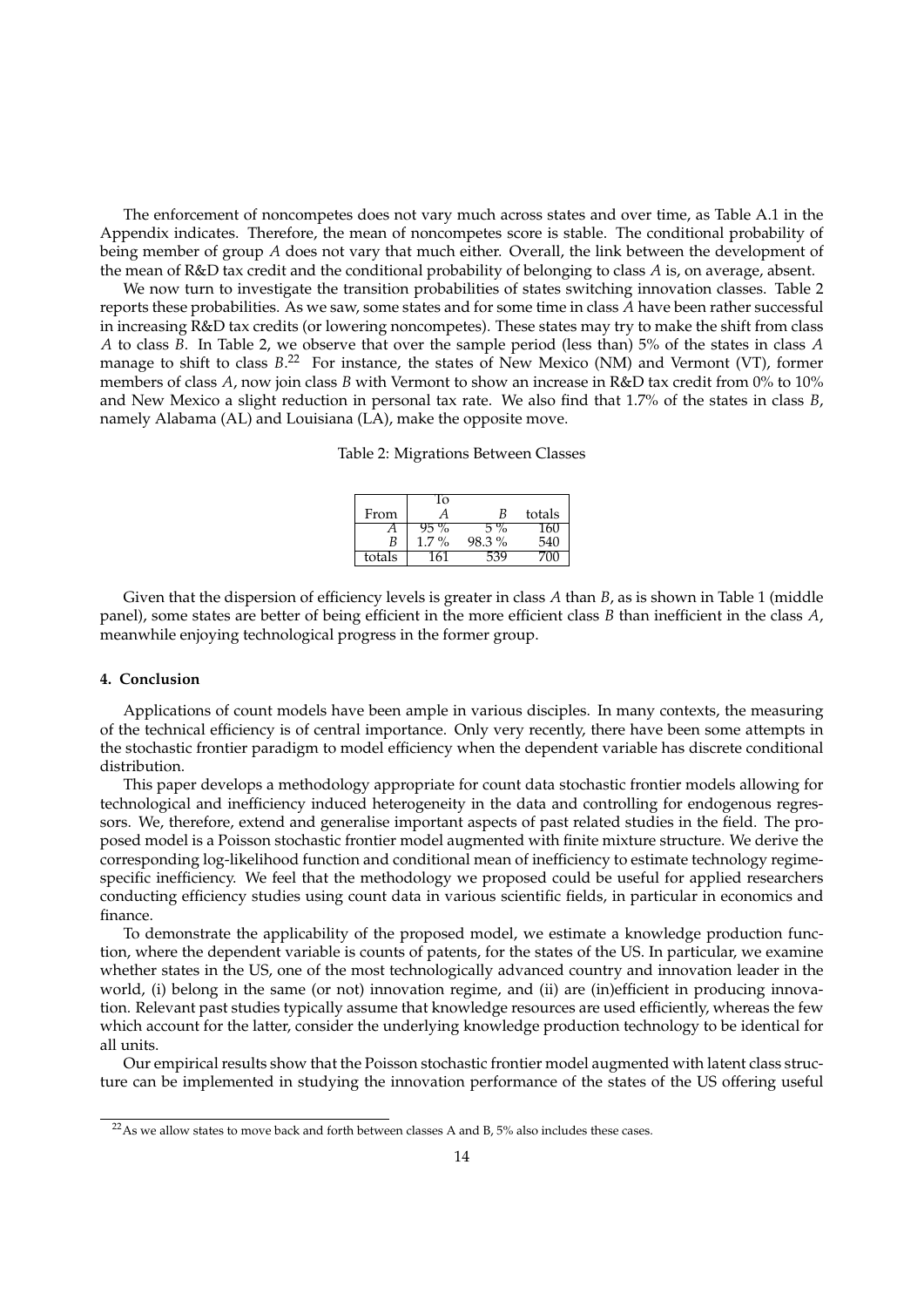insights. Our results support the existence of two distinct innovation classes with different implications for their members' innovation growth.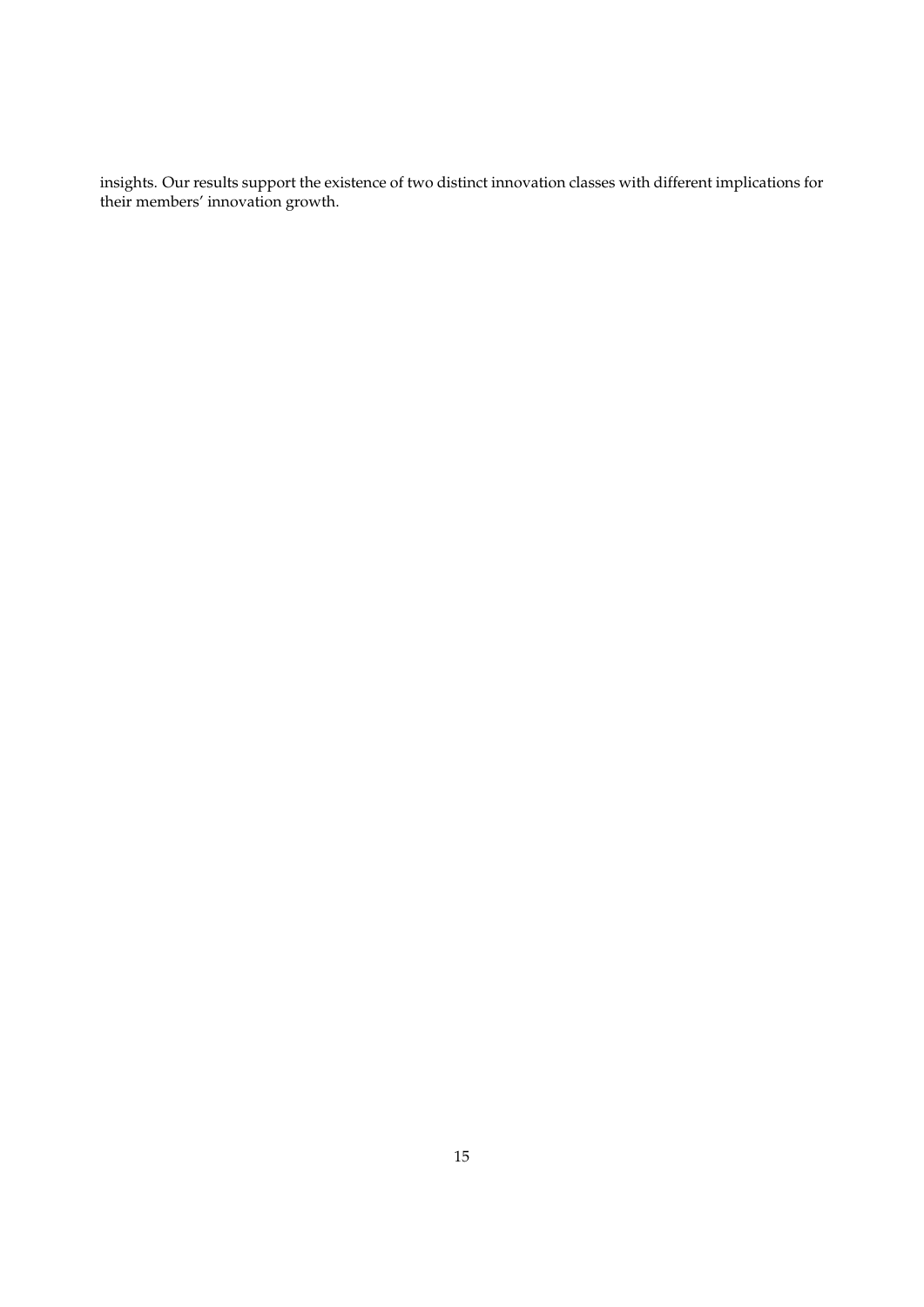#### **References**

Acemoglu, D., Zilibotti, F., 2001. Productivity differences. Quarterly Journal of Economics 116(2), 563–606.

- Aghion, P., Howitt, P., 1998. Endogenous Growth Theory. MIT Press, Cambridge, MA.
- Aigner, D. J., Lovell, K. C., Schmidt, P., 1977. Formulation and estimation of stochastic frontier production function models. Journal of Econometrics 6(1), 21–37.
- Azariadis, C., Drazen, A., 1990. Threshold externalities in economic development. The Quarterly Journal of Economics 105 (2), 501– 526.

Baltagi, B. H., Griffin, J. M., 1988. A general index of technical change. Journal of Political Economy 96 (1), 20–41.

Barro, R. J., Sala-i-Martin, X. X., 1995. Economic Growth. McGraw-Hill, New York.

Basu, S., Weil, D., 1998. Appropriate technology and growth. Quarterly Journal of Economics 113(4), 1025–1054.

Belenzon, S., Schankerman, M., 2012. Spreading the word: Geography, policy and knowledge spillovers. Review of Economics and Statistics, forthcoming.

Bloom, N., Griffith, R., Reenen, J. V., 2002. Do r&d tax credits work? evidence from a panel of oecd countries 1979-1997. Journal of Public Economics 85(1), 1–31.

Bos, J., Economidou, C., Koetter, M., 2010a. Technology clubs, r&d and growth patterns: Evidence from eu manufacturing. European Economic Review 54(1), 60–79.

Bos, J., Economidou, C., Koetter, M., Kolari, J., 2010b. Do all countries grow alike? Journal of Development Economics 91(1), 113–127. Bottazzi, L., Peri, G., 2003. Innovation and spillovers in regions: Evidence from european patent data. European Economic Review

47(4), 687–717. Bottazzi, L., Peri, G., 2007. The international dynamics of r&d and innovation in the long run and in the short run. Economic Journal 117(518), 486–511.

Cameron, C. A., Trivedi, P. K., 2013. Regression Analysis of Count Data, 2nd Edition. Econometric Society Monograph No. 53. Cambridge University Press, 1998.

Coe, D., Helpman, E., 1995. International R&D spillovers. European Economic Review 39(5), 859–887.

Coelli, T., Rao, D. P., Battese, G. E., 2005. An Introduction to Efficiency Analysis, 2nd Edition. Springer, New York.

Cruz-Cázaresa, C., Bayona-Sáezb, C., García-Marco, T., 2013. You can't manage right what you can't measure well: Technological innovation efficiency. Research Policy 42(6-7), 1239–1250.

Cullmann, A., Schmidt-Ehmcke, J., Zloczysti, P., 2012. Innovation, r&d efficiency and the impact of the regulatory environment: A two-stage semi-parametric dea approach. Oxford Economic Papers 64(1), 176–196.

Davutyan, N., 1989. Bank failures as poisson variates. Economics Letters 29(4), 333–338.

Dionne, G., Artis, M., Guillen, M., 1996. Count data models for a credit scoring system. Journal of Empirical Finance 3(3), 303–325.

Easterly, W., Levine, R., 2001. It's not factor accumulation: Stylized facts and growth models. The World Bank Economic Review 15(2), 177–219.

- Fè-Rodríguez, E., 2007. Exploring a stochastic frontier model when the dependent variable is a count. University of Manchester, School of Economics Discussion Paper Series No. 0725.
- Fè-Rodríguez, E., Hofler, R., 2013. Count data stochastic frontier models, with an application to the patents-r&d relationship. Journal of Productivity Analysis 39(3), 271–284.

Fu, X., Yang, Q., 2009. Exploring the cross-country gap in patenting: A stochastic frontier approach. Research Policy 38(7), 1203–1213. Garmaise, M. J., 2009. Ties that truly bind: Non-competition agreements, executive compensation and firm investment. Journal of Law, Economics, and Organization 27(2), 376–425.

- Geweke, J., 2007. Interpretation and inference in mixture models: Simple mcmc works. Computational Statistics & Data Analysis 51(7), 3529–3550.
- Greene, W. H., 2002a. Alternative panel data estimators for stochastic frontier models. Mimeo (available at http://pages.stern.nyu.edu/ wgreene/).
- Greene, W. H., 2002b. Econometric Modeling Guide. New York: Econometric Software, Inc.

Greene, W. H., 2002c. Econometric Modeling Guide. New York: Econometric Software, Inc.

Greene, W. H., 2005. Reconsidering heterogeneity in panel data estimators of the stochastic frontier model. Journal of Econometrics 126(2), 269–303.

Griffith, R., Redding, S., van Reenen, J., 2004. Mapping the two faces of r&d: Productivity growth in a panel of oecd industries. Review of Economics and Statistics 86(4), 883–895.

Griliches, Z., 1979. Issues in assessing the contribution of r&d to productivity growth. Bell Journal of Economics 10(1), 92–116.

Guellec, D., van Pottelsberghe de la Potterie, B., 2004. From r&d to productivity growth: Do the institutional settings and the source of funds of r&d matter? Oxford Bulletin of Economics and Statistics 66(3), 353–378.

Hall, B., Jaffe, A., Trajtenberg, M., 2001. The nber patent citation data file: Lessons, insights and methodological tools. NBER Working Paper No. 8498.

Hall, B. H., Ziedonis, R. H., 2001. The patent paradox revisited: An empirical study of patenting in the u.s. semiconductor industry, 1979-1995. RAND Journal of Economics 32(1), 101–128.

Hausman, J. A., Hall, B., Griliches, Z., 1984. Econometric models for count data with an application to the patents-r&d relationship. NBER Working Paper No. 0017.

Hofler, R., Scrogin, D., 2008. A count data stochastic frontier. Discussion Paper, niversity of Central Florida.

Jaffe, A. B., 1986. Technology opportunity and spillovers of r&d: Evidence from firms' patents, profits, and market value. American Economic Review 76(5), 984–1001.

Jondrow, J., Lovell, C. K., Materov, I., Schmidt, P., 1982. On the estimation of technical inefficiency in the stochastic frontier production function models. Journal of Econometrics 19(2-3), 233–238.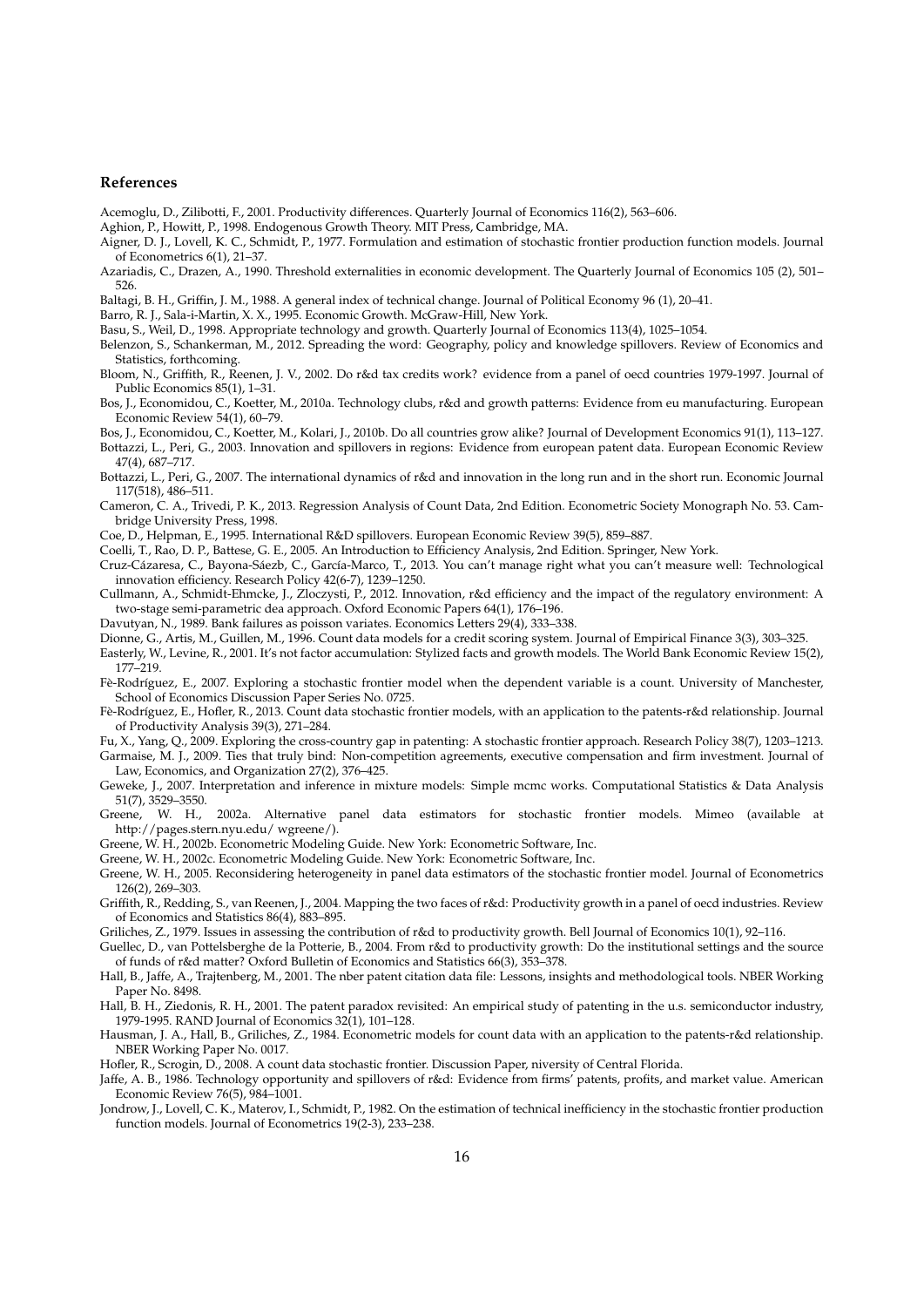Jones, C. I., 1995. Time series test of endogenous growth models. Quarterly Journal of Economics 110(2), 495–525.

Jones, C. I., 2005. The shape of production functions and the direction of technical change. Quarterly Journal of Economics 120(2), 517–549.

Kejak, M., 2003. Stages of growth in economic development. Journal of Economic Dynamics and Control 27 (5), 771–800.

Koop, G., 2001. Cross-sectoral patterns of efficiency and technical change in manufacturing. International Economic Review 42(1), 73–103.

Kumbhakar, S. C., Lovell, K. C., 2000. Stochastic Frontier Analysis. Cambridge: Cambridge University Press.

Kumbhakar, S. C., Parmeter, C., Tsionas, E., 2013. A zero inefficiency stochastic frontier model. Journal of Econometrics 172(1), 66–76.

Malsberger, B., 2004. Covenants Not to Compete: A State-by-State Survey. A Bloomberg BNA Publication, Washington, D.C.

Mamuneas, T., Nadiri, M., 1996. Public r&d policies and cost of behavior of the us manufacturing industries. Journal of Public Economics 63(1), 57–81.

Mancusi, M. L., 2008. International spillovers and absorptive capacity: A cross-country cross-sector analysis based on patents and citations. Journal of Internationa Economics 76, 155–165.

Mankiw, G. N., Romer, D., Weil, D. N., 1992. A contribution to the empirics of economic growth. Quarterly Journal of Economics 107(2), 407–437.

Marx, M., Strumsky, D., Fleming, L., 2009. Mobility, skills, and the michigan non-compete experiment. Management Science 55(6), 875–889.

Meeusen, W., van den Broeck, J., 1977. Efficiency estimation from cobb-douglas production functions with composed error. International Economic Review 18(2), 435–444.

Orea, L., Kumbhakar, S. C., 2004. Efficiency measurement using a latent class stochastic frontier model. Empirical Economics 29(1), 169–183.

Pakes, A., Griliches, Z., 1984. Patents and R&D at the firm level: A first look, in Z. Griliches (ed): R&D, Patents and Productivity, University of Chicago Press, Chicago and London. University of Chicago Press, Chicago and London.<br>
lazzi, P., 2011. Taxation and innovation. OECD Taxation Working Paper

Palazzi, P., 2011. Taxation and innovation. OECD Taxation Working Papers, No. 9, OECD, Paris.Http://dx.doi.org/10.1787/5kg3h0sf1336-en.

Romer, P. M., 1990. Endogenous technological change. Journal of Political Economy 98(5), 71–102.

Rousseau, S., Rousseau, R., 1997. Data envelopment analysis as a tool for constructing scientometric indicators. Scientometrics 40(1), 45–56.

Rousseau, S., Rousseau, R., 1998. The scientific wealth of european nations: Taking effectiveness into account. Scientometrics 42(1), 75–87.

Saxenian, A., 1994. Regional Advantage: Culture and Competition in Silicon Valley nd Route 128. Harvard University Press, Cambridge Mass.

Sharma, S., Thomas, V., 2008. Inter-country r&d efficiency analysis: An application of data envelopment analysis. Scientometrics 76(3), 483–501.

Sickles, R., Qian, J., 2009. Stochastic frontiers with bounded inefficiency. Mimeo, Rice University.

Solow, R. M., 1957. Technical change and the aggregate production function. Review of Economics and Statistics 39(3), 312–320.

Terza, J., Basu, A., Rathouz, P., 2008. Two-stage residual inclusion estimation: addressing endogeneity in health econometric modeling. Journal of Health Economics 27 (3), 531–543.

Thomas, V., Sharma, S., Jain, S., 2011. Using patents and publications to assess r&d efficiency in the states of the usa. World Patent Information 33(1), 4–10.

Tsionas, E., Kumbhakar, S., 2004. Markov switching stochastic frontier model. Econometrics Journal 7(2), 398–425.

Wang, E. C., 2007. R&d efficiency and economic performance: A cross-country analysis using the stochastic frontier approach. Journal of Policy Modeling 29(2), 345–360.

Wang, E. C., Huang, W., 2007. Relative efficiency of r&d activities: A cross-country study accounting for environmental factors in the dea approach. Research Policy 36(2), 260–273.

Wang, P., Cockburn, I., Puterman, M., 1998. Analysis of patent data: A mixed-poisson-regression-model approach. Journal of Business & Economic Statistics 16, 27–41.

Wilson, D. J., 2009. Beggar thy neighbor? the in-state, out-of-state, and aggregate effects of r&d tax credits. Review of Economics and Statistics 91(2), 431–436.

Wu, Y., 2005. The effects of state r&d tax credits in stimulating private r&d expenditure: A cross-state empirical analysis. Journal of Policy Analysis and Management 24(4), 785–802.

Zachariadis, M., 2003. R&d, innovation, and technological progress: a test of the schumpeterian framework without scale effects. Canadian Journal of Economics 36(3), 566–586.

#### **Appendix**